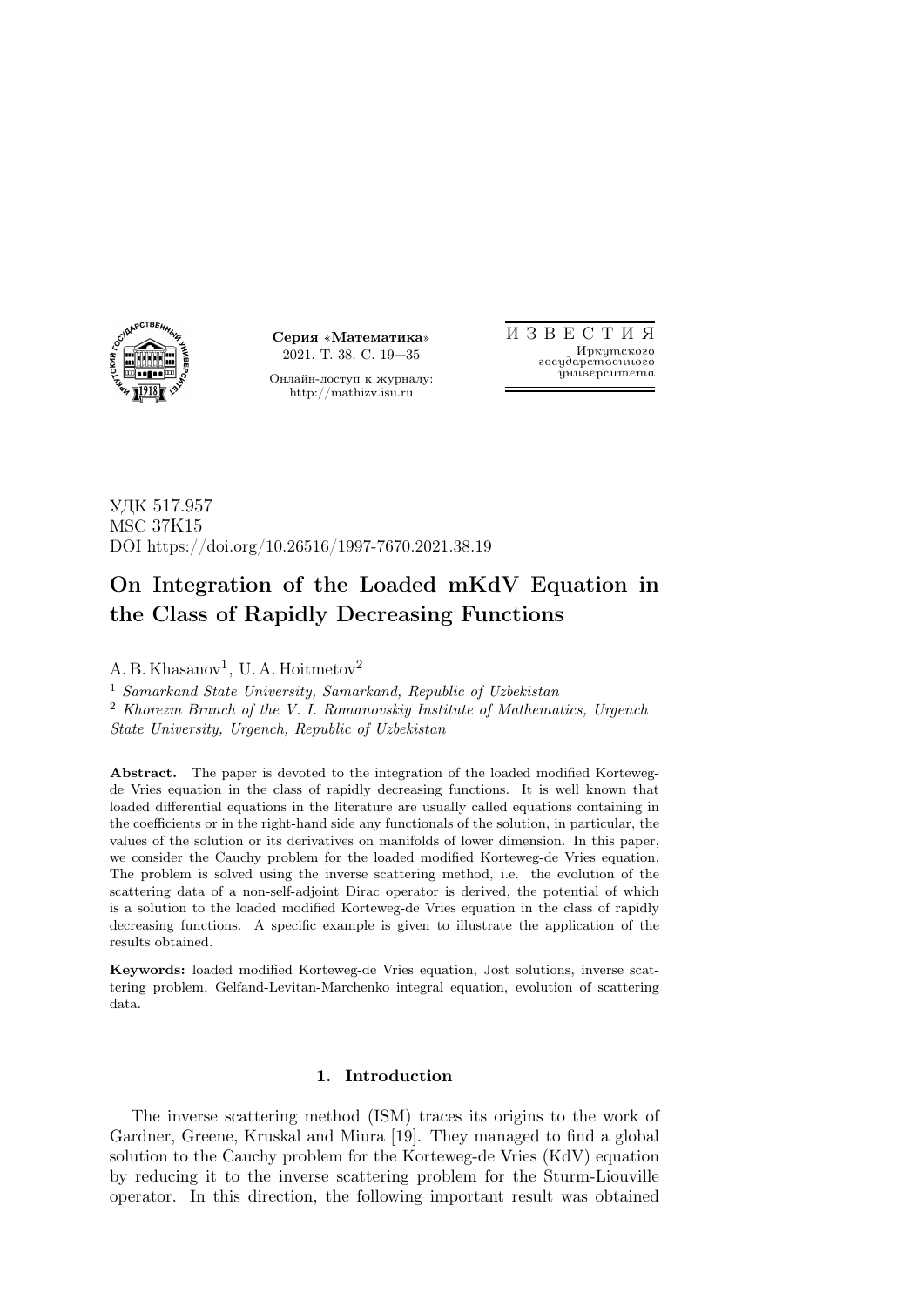by V.E. Zakharov and A.B. Shabat [6]. They succeded to integrate the nonlinear Schrödinger equation (NLS). Soon M. Wadati [30], relying on the ideas of [6], proposed a method for solving the Cauchy problem for the modified Korteweg-de Vries equation (mKdV):

$$
u_t + 6u^2u_x + u_{xxx} = 0,
$$

where subscripts denote the corresponding partial derivatives,  $u$  is a real scalar function.

The mKdV equation can be applied in many areas, including Alfven waves in collisionless plasma [21], hyperbolic surfaces [27], thin elastic rods [25], etc. Due to the simple expression and rich physical application of the mKdV equation, there are many results devoted to the integration of this equation  $[3; 8; 11; 15; 24; 31; 34]$ . In addition, some authors have studied in detail the more extensive form of the mKdV equation, for example, the paired mKdV [28], the multicomponent form [26; 32], and the matrix form  $[12; 18; 29]$ . In the paper  $[22]$ , a deformed mKdV equation with a nonholonomic constraint in the form

$$
u_t - 6u^2 u_x - u_{xxx} = \omega(x, t), \ \omega_x - 2u (c^2(t) - \omega^2)^{\frac{1}{2}} = 0
$$

is considered. V. E. Zakharov, L. A. Takhtadzhyan, L. D. Faddeev [5], M. Ablowitz, D. Kaup, A. Newell and H. Sigur [17] showed that the ISM can also be applied to the solution of the sine-Gordon equation. The application of the ISM to the NLS equation, mKdV and sine-Gordon equations is based on the scattering problem for the Dirac operator on the entire axis. The inverse scattering problem for the Dirac operator on the whole axis was studied in the papers [13; 14].

In the works of A.M. Nakhushev [10] the most general definition of a loaded equation is given and various loaded equations are classified in detail, for example, loaded differential, loaded integral, loaded integro-differential, loaded functional equations, etc., and numerous applications are described. Among the works devoted to loaded equations, one should especially note the works of A.M. Nakhushev [9; 10], A.I. Kozhanov [7] and others.

Note that in the papers [16; 20] the loaded KdV equation was studied in the class of rapidly decreasing complex-valued and real-valued functions, respectively.

In this paper, we study the loaded mKdV equation, namely, consider the following equation

$$
u_t + 6u^2u_x + u_{xxx} + \gamma(t)u(0, t)u_x(x, t) = 0,
$$
\n(1.1)

where  $\gamma(t)$  is a given continuously differentiable function. The equation (1.1) is considered under the initial condition

$$
u(x,0) = u_0(x) \tag{1.2}
$$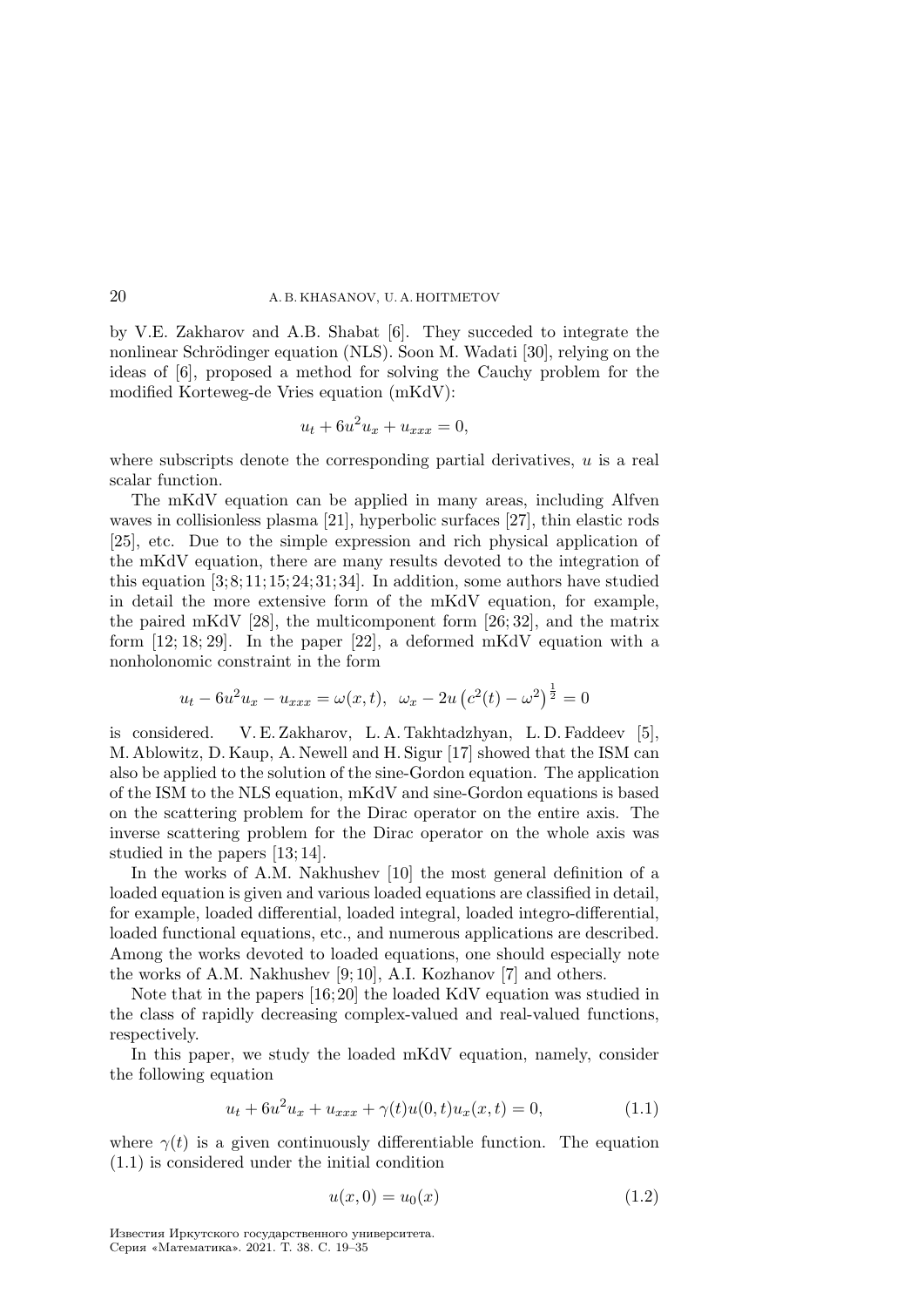where the initial function  $u_0(x)$  ( $-\infty < x < \infty$ ) has the following properties:

1) for some  $\varepsilon > 0$ 

$$
\int_{-\infty}^{\infty} |u_0(x)| e^{2\varepsilon |x|} dx < \infty; \tag{1.3}
$$

2) non-self-adjoint operator  $L(0) = i \begin{pmatrix} \frac{d}{dx} & -u_0(x) \\ 0 & \frac{1}{x} & \frac{1}{x} \end{pmatrix}$  $-u_0(x) -\frac{d}{dx}$  $dx$ ) has exactly  $2N$ eigen-values  $\xi_1(0), \xi_2(0), \ldots, \xi_{2N}(0)$  with multiplicities  $m_1(0), m_2(0), \ldots$ ,  $m_{2N}(0)$ .

Suppose that the function  $u(x, t)$  has the required smoothness and tends to its limits rather quickly as  $x \to \pm \infty$  i.e.

$$
\int_{-\infty}^{\infty} \left| \frac{\partial^j u(x,t)}{\partial x^j} \right| e^{2\varepsilon |x|} dx < \infty, \quad j = 0, 1, 2, 3. \tag{1.4}
$$

The main goal of this work is to obtain representations for the solution  $u(x, t)$  of the problem  $(1.1)$  -  $(1.4)$  within the framework of the inverse scattering method for the non-self-adjoint operator

$$
L(t) = i \left( \frac{\frac{d}{dx} - u(x, t)}{-u(x, t) - \frac{d}{dx}} \right).
$$

## 2. Preliminaries

System of equations

$$
L(0)Y = \xi Y, \quad -\infty < x < \infty \tag{2.1}
$$

possesses Jost solutions with the following asymptotics

$$
\varphi(x,\xi) \sim \begin{pmatrix} 1 \\ 0 \end{pmatrix} e^{-i\xi x} \,, \quad \text{Im}\xi = 0, \quad x \to -\infty,
$$
  

$$
\bar{\varphi}(x,\xi) \sim \begin{pmatrix} 0 \\ -1 \end{pmatrix} e^{i\xi x} \,, \quad \text{Im}\xi = 0, \quad x \to -\infty,
$$
  

$$
\psi(x,\xi) \sim \begin{pmatrix} 0 \\ 1 \end{pmatrix} e^{i\xi x} \,, \quad \text{Im}\xi = 0, \quad x \to \infty.
$$
  

$$
\bar{\psi}(x,\xi) \sim \begin{pmatrix} 1 \\ 0 \end{pmatrix} e^{-i\xi x} \,, \quad \text{Im}\xi = 0, \quad x \to \infty.
$$
 (2.2)

(Note that  $\bar{\varphi}$  is not complex conjugation to  $\varphi$ ). For real  $\xi$ , pairs of vector functions  $\{\varphi, \bar{\varphi}\}\$ and  $\{\psi, \bar{\psi}\}\$ are pairs of linearly independent solutions for the system of equations (2.1). Therefore, the following relations take place:

$$
\varphi = a\xi \overline{\psi} + b(\xi)\psi, \n\overline{\varphi} = -\overline{a}(\xi)\psi + \overline{b}(\xi)\overline{\psi} \qquad \text{and} \qquad \psi = -a(\xi)\overline{\varphi} + \overline{b}(\xi)\varphi, \n\overline{\psi} = \overline{a}(\xi)\varphi + b(\xi)\overline{\varphi} \qquad (2.3)
$$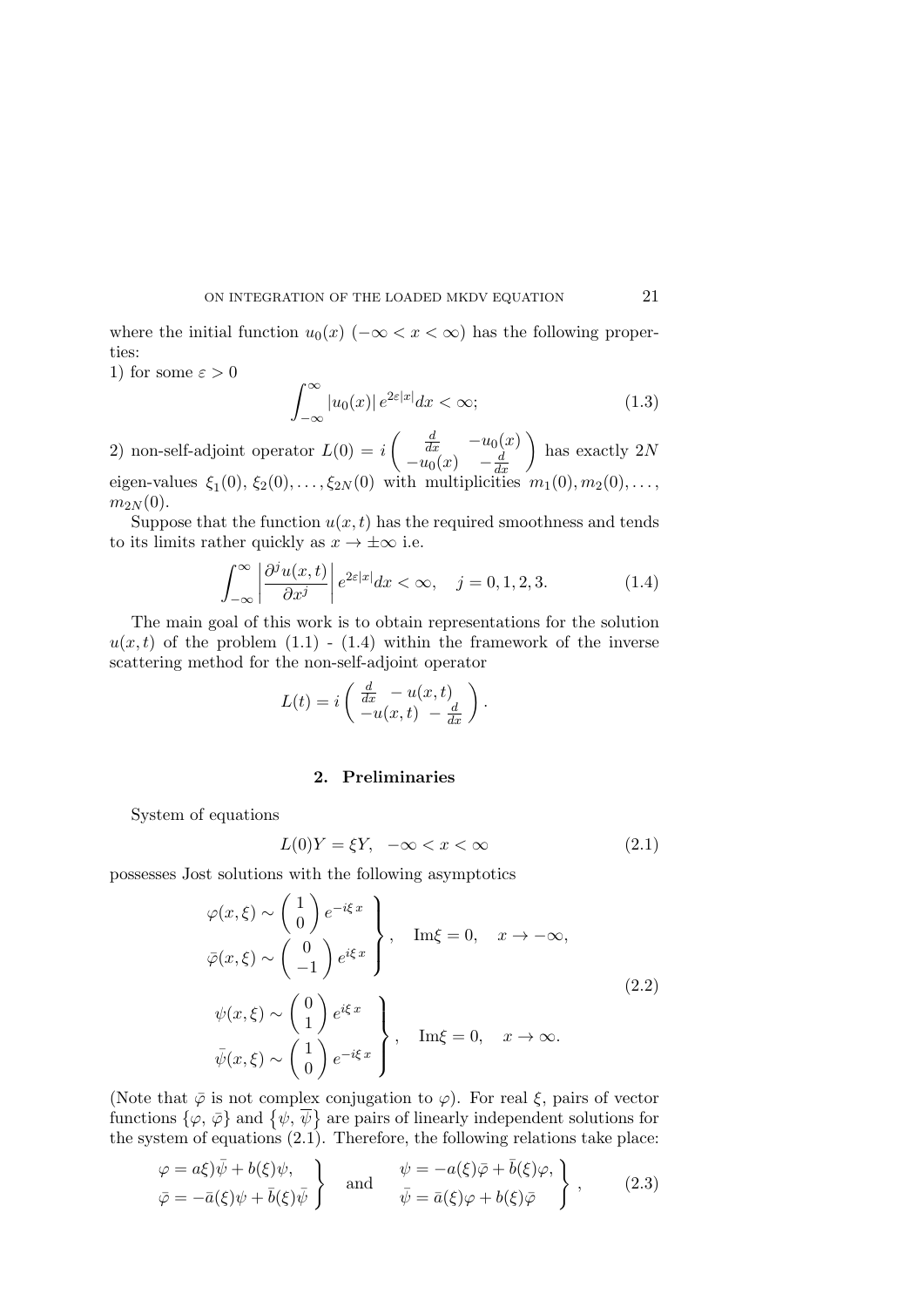where  $a(\xi) = W\{\varphi, \psi\}, b(\xi) = W\{\bar{\varphi}, \psi\}.$  It is easy to see that

$$
|a(\xi)|^2 + |b(\xi)|^2 = 1, \quad \overline{a}(\xi) = a(-\xi), \quad \overline{b}(\xi) = b(-\xi).
$$

The coefficients  $a(\xi)$  and  $b(\xi)$  are continuous functions for Im  $\xi = 0$  and satisfy the asymptotic equalities:

$$
a(\xi) = 1 + O\left(|\xi|^{-1}\right), \quad b(\xi) = O\left(|\xi|^{-1}\right), \quad |\xi| \to \infty.
$$

The function  $\psi(x, \xi)$  satisfies (see [1], p. 33) the following integral representation

$$
\psi(x,\xi) = \begin{pmatrix} 0\\1 \end{pmatrix} e^{i\xi x} + \int_x^{\infty} \mathbf{K}(x,s) e^{i\xi s} ds,
$$
\n(2.4)

where  $\mathbf{K}(x,s) = \begin{pmatrix} K_1(x,s) \\ K_2(x,s) \end{pmatrix}$  $K_2\left( x,s\right)$ ). In the representation  $(2.4)$ , the kernel  $\mathbf{K}(x, s)$  does not depend on  $\xi$  and the equality

$$
u(x) = -2K_1(x, x)
$$
 (2.5)

holds.

**Theorem 1.** ( [4] p. 311) If the function  $u(x)$  satisfies condition (1.3), then the Jost solutions  $\varphi(x, \xi)$ ,  $\psi(x, \xi)$  are analytic functions of the variable  $\xi$  for Im  $\xi > -\varepsilon$ .

**Corollary 1.** ( [4] p. 314) If the function  $u(x)$  satisfies condition (1.3), then for each  $\varepsilon > 0$  there exists a constant  $C_{\varepsilon}$  such that  $|\mathbf{K}(x, y)| \leq$  $C_{\varepsilon}e^{-\varepsilon(x+y)}$ .

Moreover, the function  $a(\xi)$  admits an analytic continuation to Im  $\xi$  $-\varepsilon$  and has the asymptotics below

$$
a(\xi) = 1 + O\Big(|\xi|^{-1}\Big), \quad |\xi| \to \infty,
$$

and has a finite number of (in the general case, multiple) zeros there. Further, let us denote by  $m_k$  the multiplicity of the root  $\xi_k$  of the equation  $a(\xi) = 0$ . Nonreal zeros  $\{\xi_k\}_{k=1}^N$  of the function  $a(\xi)$  are eigenvalues of the operator  $L(0)$  in Im  $\xi > 0$ . The eigenvalues of the operator  $L(0)$  in Im  $\xi < 0$ coincide with the zeros of the function  $\bar{a}(\xi)$ . The zeros of the function  $a(\xi)$  $(\bar{a}(\xi))$  that lie in  $-\varepsilon < \text{Im}\xi < 0$   $(0 < \text{Im}\xi < \varepsilon)$  are not eigenvalues of the operator  $L(0)$ . So, the set  $\{\xi_k, -\xi_k\}_{k=1}^N$  is the eigenvalues of the operator  $L(0)$ , and this operator has no other eigenvalues. The requirement that there are no spectral singularities for the non-self-adjoint operator  $L(0)$ means that the function  $a(\xi)$  does not have real zeros, i.e.  $a(\xi) \neq 0, \xi \in \mathbb{R}$ .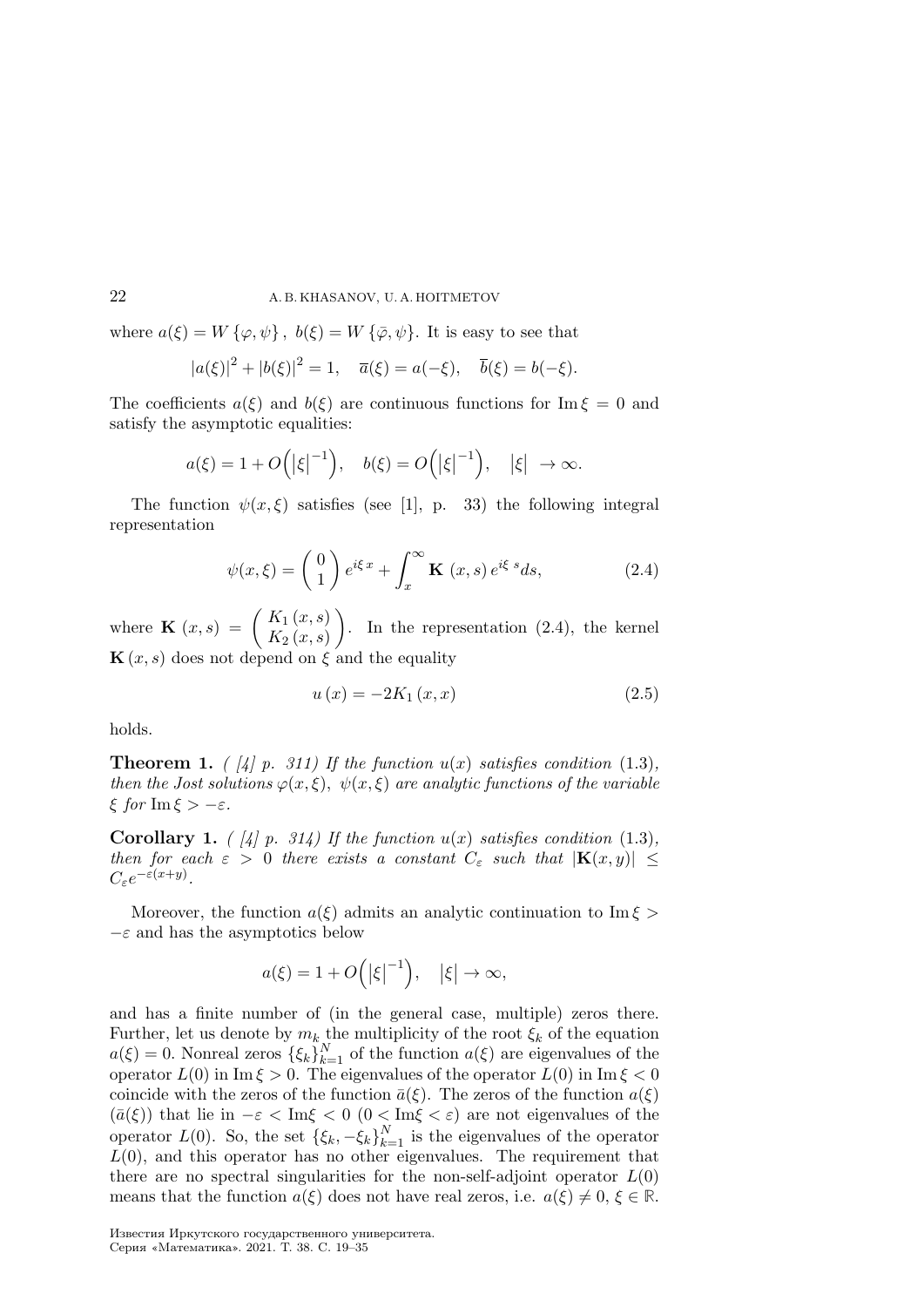## Definition 1. Functions

$$
\overset{(s)}{\varphi}(x,\xi_k) \equiv \left. \frac{\partial^s}{\partial \xi^s} \varphi(x,\xi) \right|_{\xi=\xi_k}, \quad s = \overline{1, m_k - 1},
$$

are called associated functions to the eigenfunction  $\varphi(x, \xi_k)$ .

The associated functions to the eigenfunction  $\psi(x, \xi_k)$  are defined similarly.

The eigenfunctions and associated functions satisfy the equations

$$
L \overset{(s)}{\varphi}(x,\xi_k) = \xi_k \overset{(s)}{\varphi}(x,\xi_k) + s \overset{(s-1)}{\varphi}(x,\xi_k),
$$
  
\n
$$
\overset{(0)}{\varphi}(x,\xi_k) \equiv \varphi(x,\xi_k), \quad k = \overline{1,N}, \quad s = \overline{0,m_k - 1}.
$$

There is such a chain of numbers  $\{\chi_0^k, \chi_1^k, \ldots, \chi_{m_k-1}^k\}$  that the relations  $([2], [14])$ 

$$
\varphi^{(l)}(\mathbf{x}, \xi_k) = \sum_{\nu=0}^{l} \chi_{l-\nu}^k \frac{l!}{\nu!} \stackrel{(\nu)}{\psi}(\mathbf{x}, \xi_k), \quad k = \overline{1, N}, \quad l = \overline{0, m_k - 1} \tag{2.6}
$$

hold.

**Definition 2.** Sequence of numbers  $\{x_0^k, x_1^k, \ldots, x_{m_k-1}^k\}$  are called the normalizing chain of the non-self-adjoint operator  $L(0)$ .

The components of the kernel  $\mathbf{K}(x, y)$  in the representation (2.4) for  $y > x$  are solutions of the Gelfand - Levitan - Marchenko system of integral equations

$$
\begin{cases} K_2(x,y) + \int_x^{\infty} K_1(x,s)F(s+y)ds = 0, \\ -K_1(x,y) + F(x+y) + \int_x^{\infty} K_2(x,s)F(s+y)ds = 0, \end{cases}
$$

where

$$
F(x) = \frac{1}{2\pi} \int_{-\infty}^{\infty} r^+(\xi) e^{i\xi x} d\xi - i \sum_{k=1}^{N} \sum_{\nu=0}^{m_k - 1} \chi_{m_k - \nu - 1}^k \frac{1}{\nu!} \frac{d^{\nu}}{dz^{\nu}} \left[ \frac{(z - \xi_k)^{m_k}}{a(z)} e^{izx} \right] \Big|_{z = \xi_k},
$$

 $r^+(\xi) \equiv \frac{b(\xi)}{(\xi)}$  $\frac{\partial(\mathbf{y})}{\partial a(\xi)}$ , (|Im  $\xi$ | <  $\varepsilon$ ),  $a(z)$  is an analytic continuation of the function  $a(\xi)$  to Im  $z > -\varepsilon$ . Now the potential  $u(x)$  is determined from the equality  $(2.5).$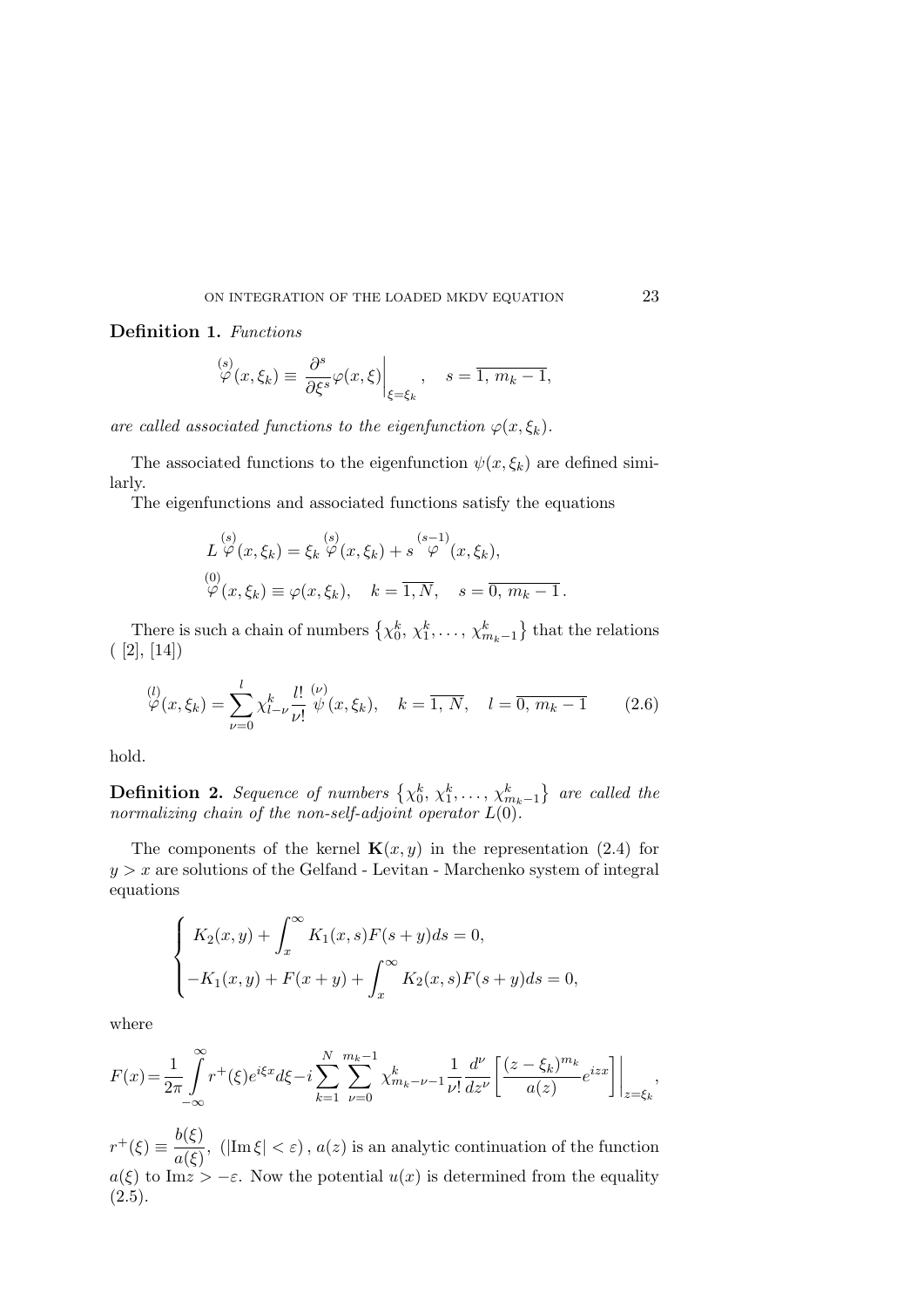Definition 3. A set of quantities

$$
\left\{r^{+}\left(\xi\right), \ \xi \in \mathbb{R}; \ \ \xi_{k}, \ \ \text{Im}\,\xi_{k} > 0; \ \ \chi_{j}^{k}, \ \ k = \overline{1, \ N}; \ \ j = \overline{0, \ m_{k} - 1}\right\}
$$

is called the scattering data for the (2.1) system. .

#### 3. Evolution of scattering data

Let the potential  $u(x, t)$  in the system of equations (2.1) be a solution to the equation

$$
u_t + 6u^2 u_x + u_{xxx} = G(x, t),
$$
\n(3.1)

where  $G(x, t) = -\gamma(t)u(0, t)u_x(x, t)$ .

Operator

$$
A = \begin{pmatrix} -4i\xi^3 + 2iu^2\xi & 4u\xi^2 + 2iu_x\xi - 2u^3 - u_{xx} \\ -4u\xi^2 + 2iu_x\xi & +2u^3 + u_{xx} & 4i\xi^3 - 2iu^2\xi \end{pmatrix}
$$
 (3.2)

satisfies the Lax relation

$$
[L, A] \equiv LA - AL = i \begin{pmatrix} 0 & -6u^2u_x - u_{xxx} \\ -6u^2u_x - u_{xxx} & 0 \end{pmatrix}.
$$
 (3.3)

Therefore, the equation (3.1) can be rewritten as

$$
L_t + [L, A] = iR,\t\t(3.4)
$$

where  $R = \begin{pmatrix} 0 & -G \\ 0 & 0 \end{pmatrix}$  $-G \quad 0$  $\bigg)$ .

Differentiating the equality  $L\varphi = \xi\varphi$  with respect to t, we obtain

$$
L_t \varphi + L\varphi_t = \xi \varphi_t,
$$

which according to  $(3.4)$  can be rewritten as

$$
(L - \xi)(\varphi_t - A\varphi) = -iR\varphi.
$$
\n(3.5)

Using the method of variation of constants, we can write

$$
\varphi_t - A\varphi = \alpha(x)\psi + \beta(x)\varphi, \tag{3.6}
$$

where the functions  $\alpha(x)$  and  $\beta(x)$  are to be defined. Then to determine  $\alpha(x)$  and  $\beta(x)$  we get

$$
M\alpha_x \psi + M\beta_x \varphi = -R\varphi,\tag{3.7}
$$

where  $M = \begin{pmatrix} 1 & 0 \\ 0 & 0 \end{pmatrix}$  $0 -1$  $\big).$ 

Известия Иркутского государственного университета. Серия «Математика». 2021. Т. 38. С. 19–35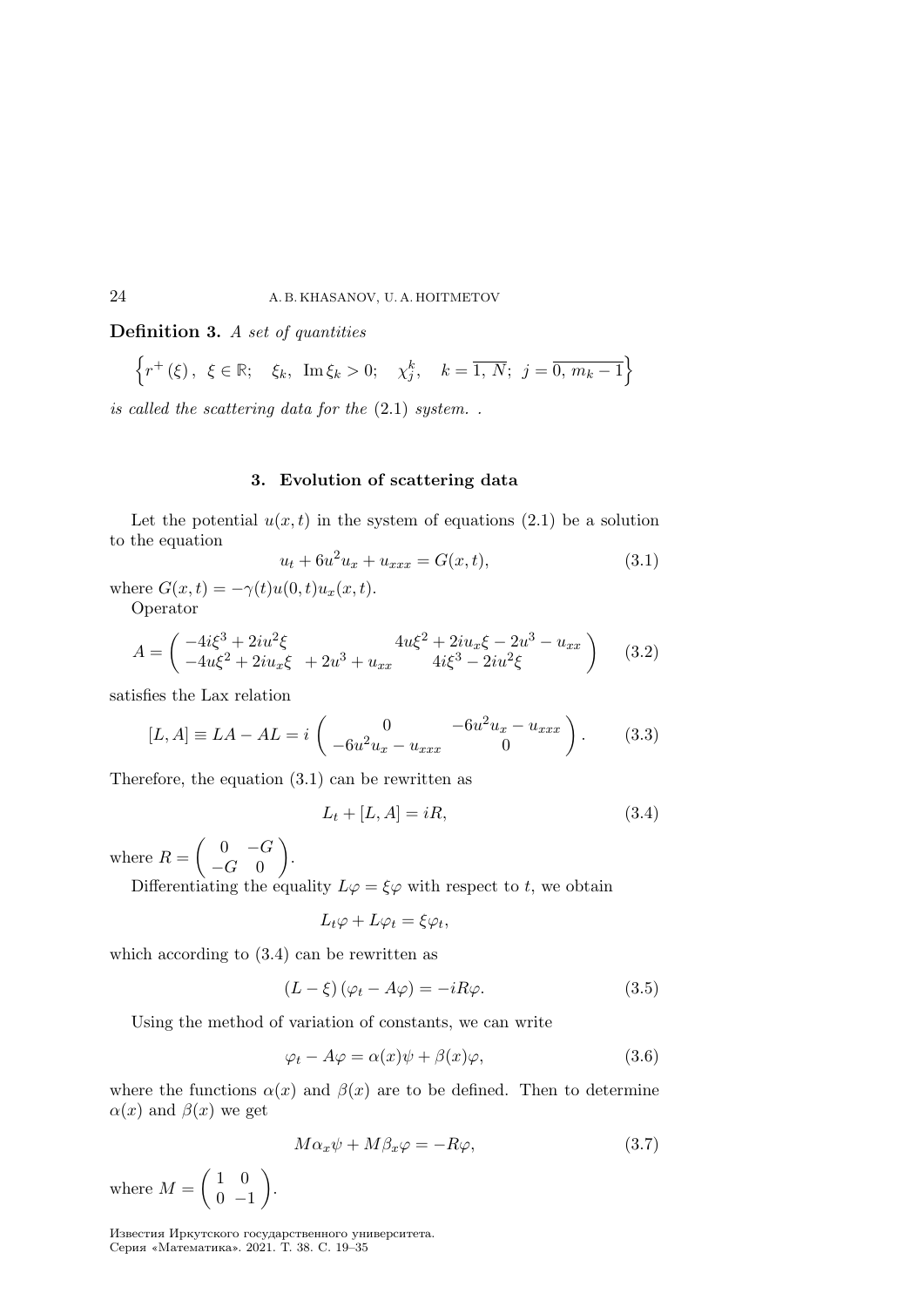To solve the equation (3.7), it is convenient to introduce the following notation  $\hat{\varphi} = \begin{pmatrix} \varphi_2 \\ \varphi_1 \end{pmatrix}$  $\varphi_1$  $\bigg), \ \hat{\psi} = \left(\begin{array}{c} \psi_2 \\ \psi_2 \end{array}\right)$  $\psi_1$ ). According to  $(3.3)$  and the definition of Wronskian, the following equalities are true

$$
\hat{\psi}^T M \phi = -\hat{\varphi}^T M \psi = a, \quad \hat{\psi}^T M \psi = \hat{\varphi}^T M \varphi = 0.
$$

Multiplying (3.7) by  $\hat{\varphi}^T$  and  $\hat{\psi}^T$ , we get

$$
\alpha_x = \frac{\hat{\varphi}^T R \varphi}{a}, \quad \beta_x = -\frac{\hat{\psi}^T R \varphi}{a}.
$$
\n(3.8)

According to (3.2) for  $x \to -\infty$  we have

$$
\varphi_t - A\varphi \to -\begin{pmatrix} -4i\xi^3 & 0 \\ 0 & 4i\xi^3 \end{pmatrix} \begin{pmatrix} 1 \\ 0 \end{pmatrix} e^{-i\xi x} = \begin{pmatrix} 4i\xi^3 \\ 0 \end{pmatrix} e^{-i\xi x},
$$

therefore, based on (3.6) for  $x \to -\infty$ , we have  $\beta(x) \to 4i\xi^3$ ,  $\alpha(x) \to 0$ . Hence, from (3.8) we can determine

$$
\beta(x) = -\frac{1}{a} \int_{-\infty}^{x} \hat{\psi}^T R \varphi dx + 4i\xi^3, \quad \alpha(x) = \frac{1}{a} \int_{-\infty}^{x} \hat{\varphi}^T R \varphi dx.
$$

Thus, the equality (3.6) has the form

$$
\varphi_t - A\varphi = \frac{1}{a} \int_{-\infty}^x \hat{\varphi}^T R \varphi \, dx \psi + \left( -\frac{1}{a} \int_{-\infty}^x \hat{\psi}^T R \varphi \, dx + 4i \xi^3 \right) \varphi. \tag{3.9}
$$

According to (2.3), the equality (3.9) takes the form

$$
a_t\bar{\psi} + b_t\psi - A\left(a\bar{\psi} + b\psi\right) = \frac{1}{a}\int_{-\infty}^x \hat{\varphi}^T R\varphi dx\psi
$$

$$
+ \left(-\frac{1}{a}\int_{-\infty}^x \hat{\psi}^T R\varphi dx + 4i\xi^3\right)\left(a\bar{\psi} + b\psi\right).
$$

Using (3.2) and passing in the last equality to the limit  $x \to +\infty$ , we obtain

$$
a_t = -\int_{-\infty}^{\infty} \hat{\psi}^T R \varphi \, dx,\tag{3.10}
$$

$$
b_t = -\int_{-\infty}^{\infty} \hat{\varphi}^T R \varphi \, dx - \frac{b}{a} \int_{-\infty}^{\infty} \hat{\psi}^T R \varphi \, dx + 8i\xi^3 b. \tag{3.11}
$$

Therefore, from the equality  $\frac{dr^+}{dt} = \frac{b_t a - a_t b}{a^2}$  $\frac{a_1^2}{a^2}$  it follows that

$$
\frac{dr^+}{dt} = 8i\xi^3 r^+ - \frac{1}{a^2} \int_{-\infty}^{\infty} G\left(\varphi_1^2 + \varphi_2^2\right) dx.
$$
 (3.12)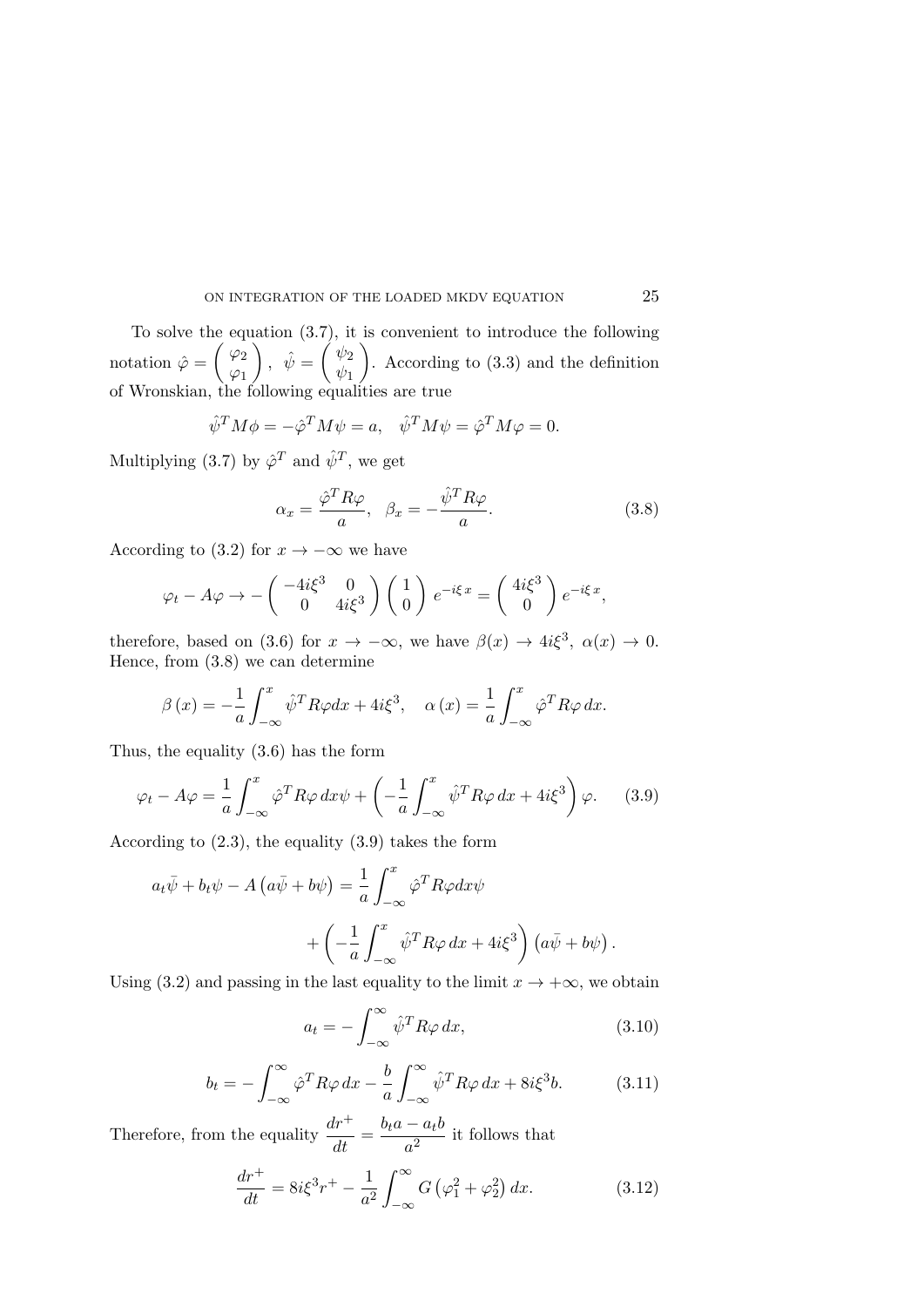**Lemma 1.** If vector functions  $\varphi = \begin{pmatrix} \varphi_1(x,\xi) \\ \varphi_2(x,\xi) \end{pmatrix}$  $\varphi_{2} \left( x, \xi \right)$  $\int$  and  $\psi = \begin{pmatrix} \psi_1(x,\xi) \\ \psi_2(x,\xi) \end{pmatrix}$  $\psi_2 \left( x, \xi \right)$  $\Big)$  are solutions of the equation  $(2.1)$ , then their components satisfy the equalities

$$
\int_{-\infty}^{\infty} G\left(\varphi_1 \psi_1 + \varphi_2 \psi_2\right) dx = 0,
$$
\n(3.13)

$$
\int_{-\infty}^{\infty} G\left(\varphi_1^2 + \varphi_2^2\right) dx = 2i\xi\gamma(t)u(0, t)a(\xi)b(\xi).
$$
 (3.14)

*Proof.* Indeed, using the formulas  $(1.4)$ ,  $(2.1)$ ,  $(2.2)$  and  $(2.3)$ , we have

$$
\int_{-\infty}^{\infty} G(\varphi_1 \psi_1 + \varphi_2 \psi_2) dx = -\gamma(t)u(0, t) \int_{-\infty}^{\infty} u_x (\varphi_1 \psi_1 + \varphi_2 \psi_2) dx
$$
  
\n
$$
= -\lim_{R \to \infty} \gamma(t)u(0, t) [u(x, t) (\varphi_1 \psi_1 + \varphi_2 \psi_2)] \Big|_{-R}^{R}
$$
  
\n
$$
+ \gamma(t)u(0, t) \int_{-\infty}^{\infty} u (\varphi_1' \psi_1 + \varphi_1 \psi_1' + \varphi_2' \psi_2 + \varphi_2 \psi_2') dx
$$
  
\n
$$
= -\lim_{R \to \infty} \gamma(t)u(0, t) [u(x, t) (\varphi_1 \psi_1 + \varphi_2 \psi_2)] \Big|_{-R}^{R}
$$
  
\n
$$
+ \gamma(t)u(0, t) \int_{-\infty}^{\infty} (\varphi_1'(-\psi_2' + i\xi \psi_2) + \psi_1'(-\varphi_2' + i\xi \varphi_2) + \varphi_2'(\psi_1' + i\xi \psi_1)
$$
  
\n
$$
+ \psi_2'(\varphi_1' + i\xi \varphi_1) du = -\lim_{R \to \infty} \gamma(t)u(0, t) [u(x, t) (\varphi_1 \psi_1 + \varphi_2 \psi_2)] \Big|_{-R}^{R}
$$
  
\n
$$
+ i\xi \gamma(t)u(0, t) \int_{-\infty}^{\infty} (\varphi_1 \psi_2 + \varphi_1 \psi_1)' dx
$$
  
\n
$$
= -\lim_{R \to \infty} \gamma(t)u(0, t) [u(x, t) (\varphi_1 \psi_1 + \varphi_2 \psi_2) + i\xi (\varphi_1 \psi_2 + \varphi_1 \psi_1)] \Big|_{-R}^{R} = 0.
$$

The following integral is calculated in the same way:

$$
\int_{-\infty}^{\infty} G\left(\varphi_1^2 + \varphi_2^2\right) dx = -\gamma(t)u(0,t) \int_{-\infty}^{\infty} u_x \left(\varphi_1^2 + \varphi_2^2\right) dx
$$
  
\n
$$
= -\gamma(t)u(0,t) u \left(\varphi_1^2 + \varphi_2^2\right) \Big|_{-\infty}^{\infty} + 2\gamma(t)u(0,t) \int_{-\infty}^{\infty} \left(u\varphi_1\varphi_1' + u\varphi_2\varphi_2'\right) dx
$$
  
\n
$$
= 2\gamma(t)u(0,t) \int_{-\infty}^{\infty} \left[ \left(-\varphi_2' + i\xi\varphi_2\right)\varphi_1' + \left(\varphi_1' + i\xi\varphi_1\right)\varphi_2'\right] dx =
$$
  
\n
$$
= 2i\xi\gamma(t)u(0,t) \int_{-\infty}^{\infty} \left(\varphi_1\varphi_2\right)' dx = 2i\xi\gamma(t)u(0,t) \lim_{R \to \infty} \left(\varphi_1\varphi_2\right) \Big|_{-R}^R
$$
  
\n
$$
= 2i\xi\gamma(t)u(0,t)a\left(\xi\right)b\left(\xi\right).
$$

 $\Box$ 

Известия Иркутского государственного университета. Серия «Математика». 2021. Т. 38. С. 19–35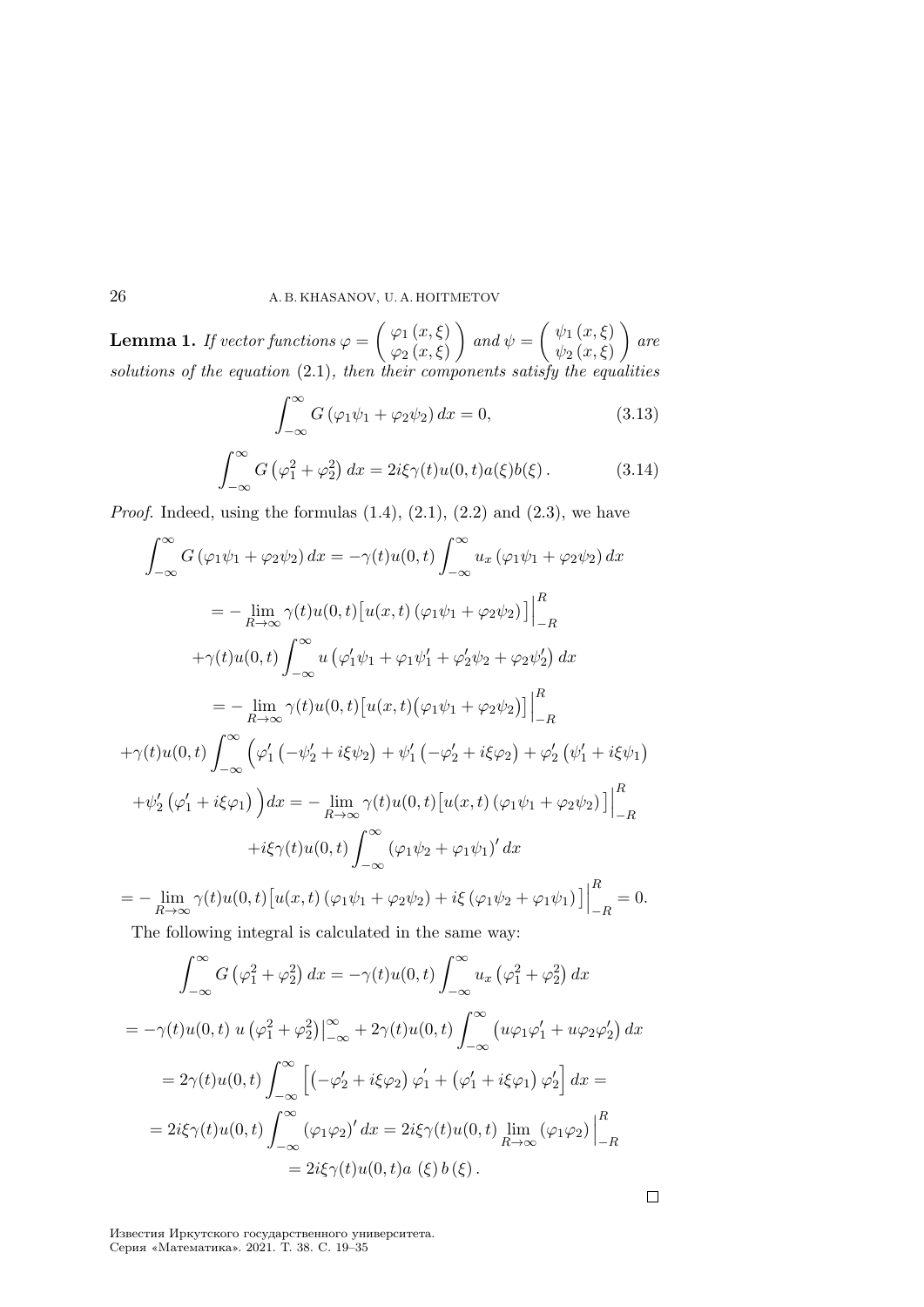Corollary 2. According to Lemma 1 and the equality (3.10), we have  $a_t = 0$ , therefore

$$
m_k(t) = m_k(0), \ \xi_k(t) = \xi_k(0), \ \ k = \overline{1, N}.
$$
 (3.15)

By  $(3.12)$  and  $(3.14)$  we have

$$
\frac{dr^+}{dt} = \left(8i\xi^3 - 2i\xi\gamma(t)u(0,t)\right)r^+, \quad (|\text{Im}\,\xi| < \varepsilon). \tag{3.16}
$$

Let us proceed to finding the evolution of the normalizing chain  $\{\chi_0^n, \chi_1^n\}$ Let us proceed to miding the evolution of the normalizing chain  $\{\chi_0, \chi_1, \ldots, \chi_{m_k-1}^n\}$  corresponding to the eigenvalue  $\xi_n$ ,  $n = \overline{1, N}$ . To do this, we rewrite the equality (3.9) as

$$
\varphi_t - A\varphi = \frac{1}{a} \left( \int_{-\infty}^x G(\varphi_1 \psi_1 + \varphi_2 \psi_2) dx \varphi - \int_{-\infty}^x G(\varphi_1^2 + \varphi_2^2) dx \psi \right) + 4i\xi^3 \varphi.
$$
\n(3.17)

First, using the formulas  $(1.4) - (2.3)$ , we calculate the following integral:

$$
\int_{-\infty}^{x} G(\varphi_1 \psi_1 + \varphi_2 \psi_2) dx = -\gamma(t)u(0, t) \int_{-\infty}^{x} u_x (\varphi_1 \psi_1 + \varphi_2 \psi_2) dx
$$
  

$$
= -\gamma(t)u(0, t) \lim_{R \to \infty} u \cdot (\varphi_1 \psi_1 + \varphi_2 \psi_2) \Big|_{-R}^{x}
$$
  

$$
+ \gamma(t)u(0, t) \int_{-\infty}^{x} u (\varphi_1' \psi_1 + \varphi_1 \psi_1' + \varphi_2' \psi_2 + \varphi_2 \psi_2') dx
$$
  

$$
= -\gamma(t)u(0, t)u(x, t) (\varphi_1 \psi_1 + \varphi_2 \psi_2) + i\xi \gamma(t)u(0, t) \int_{-\infty}^{x} (\varphi_1 \psi_2 + \varphi_2 \psi_1)' dx
$$
  

$$
= -\gamma(t)u(0, t)u(x, t) (\varphi_1 \psi_1 + \varphi_2 \psi_2) + 2i\xi \gamma(t)u(0, t)\varphi_2 \psi_1.
$$

The following equality is shown in the same way:

$$
\int_{-\infty}^{x} G\left(\varphi_1^2 + \varphi_2^2\right) dx = -\gamma(t)u(0, t)u(x, t)\left(\varphi_1^2 + \varphi_2^2\right) + 2i\xi\gamma(t)u(0, t)\varphi_1\varphi_2.
$$

Based on the above, the equality (3.17) can be rewritten as

$$
\varphi_t - A\varphi = \frac{1}{a} \Big[ \gamma(t)u(0, t)u(\varphi_1^2 \psi + \varphi_2^2 \psi - \varphi_2 \psi_2 \varphi - \varphi_1 \psi_1 \varphi) + 2i\xi \gamma(t)u(0, t) (\varphi_2 \psi_1 \varphi - \varphi_1 \varphi_2 \psi) \Big] + 4i\xi^3 \varphi
$$
(3.18)  
=  $\gamma(t)u(0, t)u\begin{pmatrix} -\varphi_2 \\ \varphi_1 \end{pmatrix} - 2i\xi \gamma(t)u(0, t)\begin{pmatrix} 0 \\ \varphi_2 \end{pmatrix} + 4i\xi^3 \begin{pmatrix} \varphi_1 \\ \varphi_2 \end{pmatrix}.$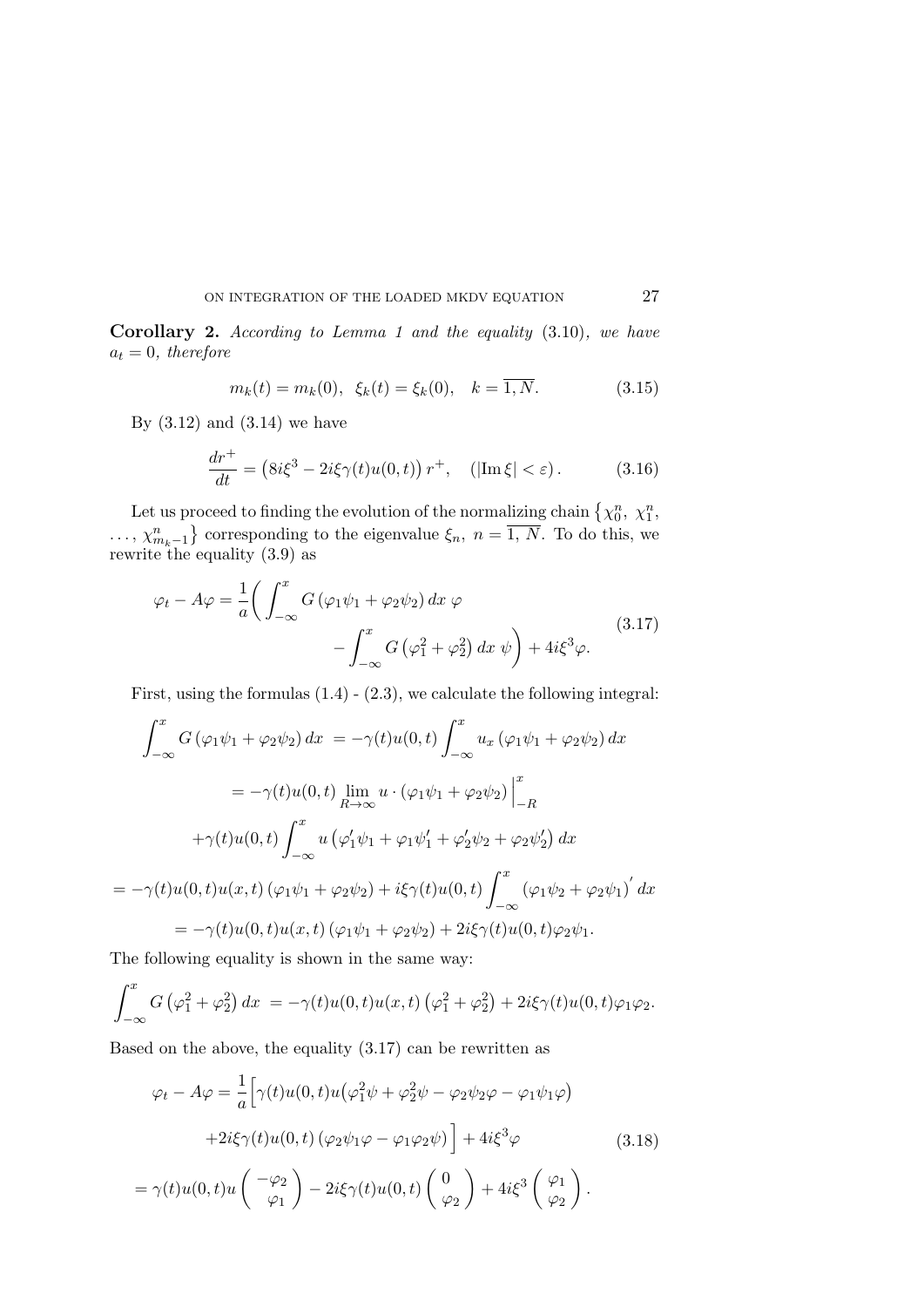Differentiating the equality (3.18)  $(m_n - 1)$  times by  $\xi$  and setting  $\xi = \xi_n$ , we get

$$
\frac{\partial \frac{(m_n-1)}{\varphi_n}}{\partial t} - A_0 \frac{(m_n-1)}{\varphi_n} - (m_n-1)A_1 \frac{(m_n-2)}{\varphi_n} - \frac{(m_n-1)(m_n-2)}{2}A_2 \frac{(m_n-3)}{\varphi_n} -
$$

$$
-\frac{(m_n-1)(m_n-2)(m_n-3)}{6}A_3 \frac{(m_n-4)}{\varphi_n} = \gamma(t)u(0,t)u\begin{pmatrix} -\frac{(m_n-1)}{\varphi_{2n}}\\ -\frac{2i\xi\gamma(t)u(0,t)}{\varphi_{2n}} \end{pmatrix}
$$

$$
-2i\xi\gamma(t)u(0,t)\begin{pmatrix} 0\\ (m_n-1)\\ \varphi_{2n} \end{pmatrix} - 2i(m_n-1)\gamma(t)u(0,t)\begin{pmatrix} 0\\ (m_n-2)\\ \varphi_{2n} \end{pmatrix}
$$

$$
+4i\xi_n^3 \frac{(m_n-1)}{\varphi_n} + 12i\xi_n^2(m_n-1) \frac{(m_n-2)}{\varphi_n} + 12i\xi_n(m_n-1)(m_n-2) \frac{(m_n-3)}{\varphi_n} +
$$

$$
+4i(m_n-1)(m_n-2)(m_n-3) \frac{(m_n-4)}{\varphi_n}, \qquad (3.19)
$$

where  $A_l = \frac{d^l}{dt^l}$  $\frac{d}{d\xi^{l}}A\big|_{\xi=\xi_{n}},\ \ l=0,1,2,3.$  Using (1.4), (2.6), taking into account Corollary 1 of Theorem 1, passing in the equality  $(3.19)$  to a redistribution at  $x \to \infty$  and equating the coefficients at  $\begin{pmatrix} 0 \\ 1 \end{pmatrix}$ 1  $\Bigg((ix)^l \cdot e^{i\xi_n x}, \quad l = m_n 1, m_n - 2, \ldots, 0$ , we get

$$
\frac{d\chi_0^n}{dt} = (8i\xi_n^3 - 2i\xi_n\gamma(t)u(0,t))\chi_0^n,
$$
\n
$$
\frac{d\chi_1^n}{dt} = (8i\xi_n^3 - 2i\xi_n\gamma(t)u(0,t))\chi_1^n + (24i\xi_n^2 - 2i\gamma(t)u(0,t))\chi_0^n,
$$
\n
$$
\frac{d\chi_2^n}{dt} = (8i\xi_n^3 - 2i\xi_n\gamma(t)u(0,t))\chi_2^n + (24i\xi_n^2 - 2i\gamma(t)u(0,t))\chi_1^n
$$
\n
$$
+ 24i\xi_n\chi_0^n,
$$
\n
$$
\frac{d\chi_3^n}{dt} = (8i\xi_n^3 - 2i\xi_n\gamma(t)u(0,t))\chi_3^n + (24i\xi_n^2 - 2i\gamma(t)u(0,t))\chi_2^n
$$
\n
$$
+ 24i\xi_n\chi_1^n + 8i\chi_0^n,
$$
\n
$$
\frac{d\chi_l^n}{dt} = (8i\xi_n^3 - 2i\xi_n\gamma(t)u(0,t))\chi_l^n + (24i\xi_n^2 - 2i\xi_n\gamma(t)u(0,t))\chi_{l-1}^n
$$
\n
$$
+ 24i\xi_n\chi_{l-2}^n + 8i\chi_{l-3}^n, \quad n = 1, 2, ..., N, \quad l = 4, 5, ..., m_n - 1.
$$
\n(8.12)

Thus, we have proved the following theorem.

**Theorem 2.** If the function  $u(x, t)$  is a solution to the problem  $(1.1)$ .  $(1.4)$ , then the scattering data of the non-self-adjoint operator  $L(t)$  with the potential  $u(x, t)$  satisfy the differential equations (3.15), (3.16) and (3.20).

The obtained equalities completely determine the evolution of the scattering data, which makes it possible to apply the inverse scattering method to solve the problem  $(1.1) - (1.4)$ .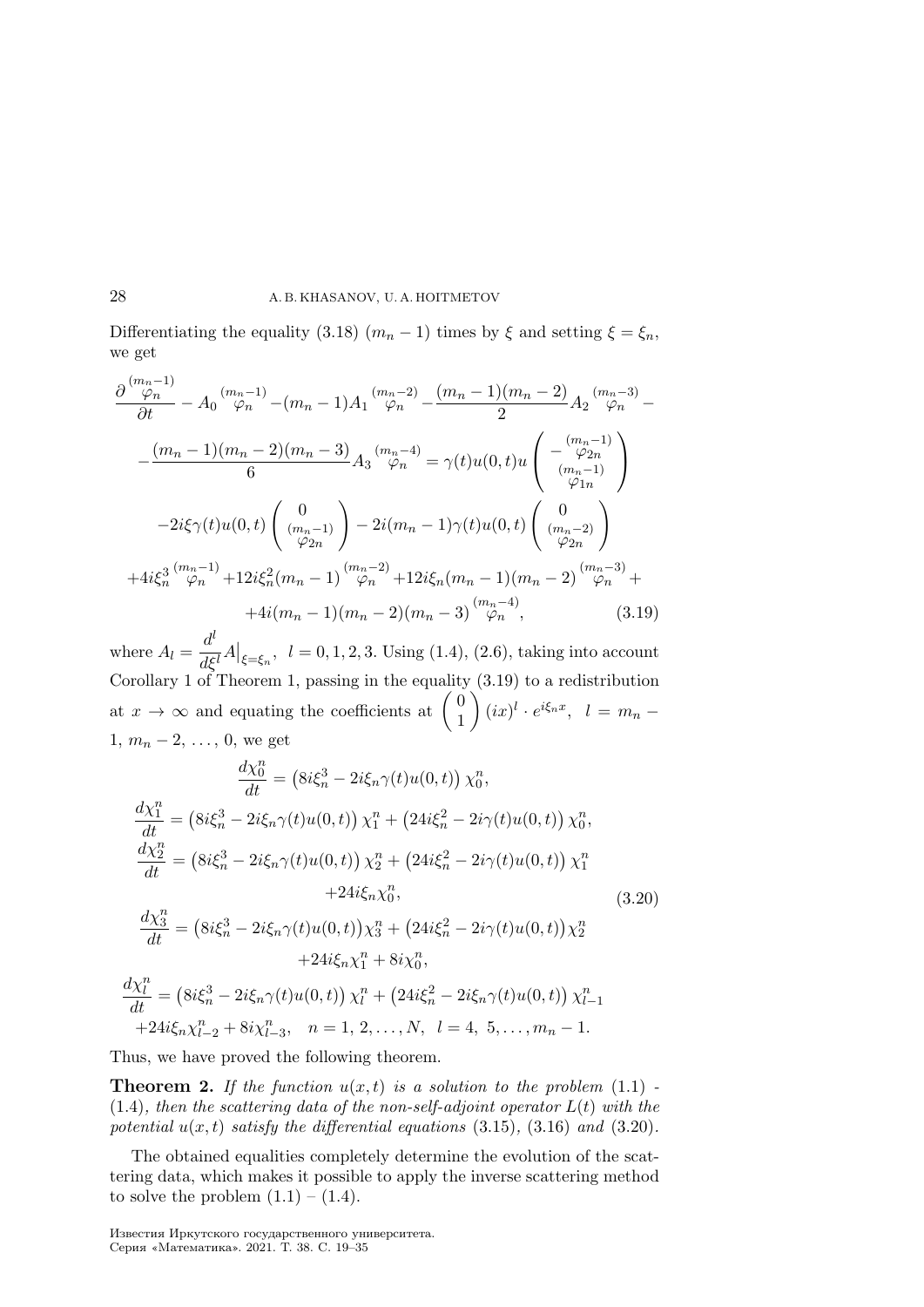Example 1. Consider the following problem

$$
u_t + 6u^2 u_x + u_{xxx} + \gamma(t)u(0, t)u_x = 0,
$$
\n(3.21)

$$
u(x,0) = -\frac{2}{\cosh 2x},
$$
\n(3.22)

where  $\gamma(t) = 2(t^2 + 1) + \frac{t^2 + 1}{2\sqrt{2}}$ 2  $\frac{v}{\sqrt{2}}$  $\sqrt{t^2+2}$ .

It is not difficult to find the scattering data for the operator  $L(0)$ :

$$
N = 1
$$
,  $r^+(0) = 0$ ,  $\xi_1(0) = i$ ,  $\chi_0(0) = 2i$ .

By Theorem 1, we have

$$
\xi_1(t) = \xi_1(0) = i;
$$
  $r^+(t) = 0,$   $\chi_0(t) = 2ie^{8t+2\beta(t)},$ 

where

$$
\beta(t) = \int_0^t \gamma(\tau)u(0,\tau)d\tau.
$$

Consequently  $F(x,t) = 2e^{(-x+8t+2\beta(t))}$ . Solving the integral equation

$$
K_1(x, y) - F(x + y) + \int_x^{\infty} \int_x^{\infty} K_1(x, z) F(z + s) F(s + y) ds dz = 0,
$$

we can get

$$
K_1(x,y) = \frac{2 \exp \{-x - y + 8t + 2\beta(t)\}}{1 + \exp \{-4x + 16t + 4\beta(t)\}}.
$$

Whence we find the solution to the Cauchy problem (3.21) - (3.22)

$$
u(x,t) = -\frac{2}{\cosh 2\left(x + \operatorname{arcsh}\frac{t}{\sqrt{2}}\right)}.
$$

# 4. Conclusion

The article shows that the method of the inverse scattering problem can be applied to the integration of the loaded mKdV equation in the case of multiple eigenvalues of the corresponding spectral problem. Facts from the theory of inverse problems for the non-self-adjoint Dirac operator with multiple eigenvalues are presented. The evolution of the normalizing chains for the associated functions of the non-self-adjoint Dirac operator is determined.

### References

1. Ablowitz M.J., Segur H. Solitons and the inverse scattering transform, SIAM, Philadelphia, 1981, 425 p.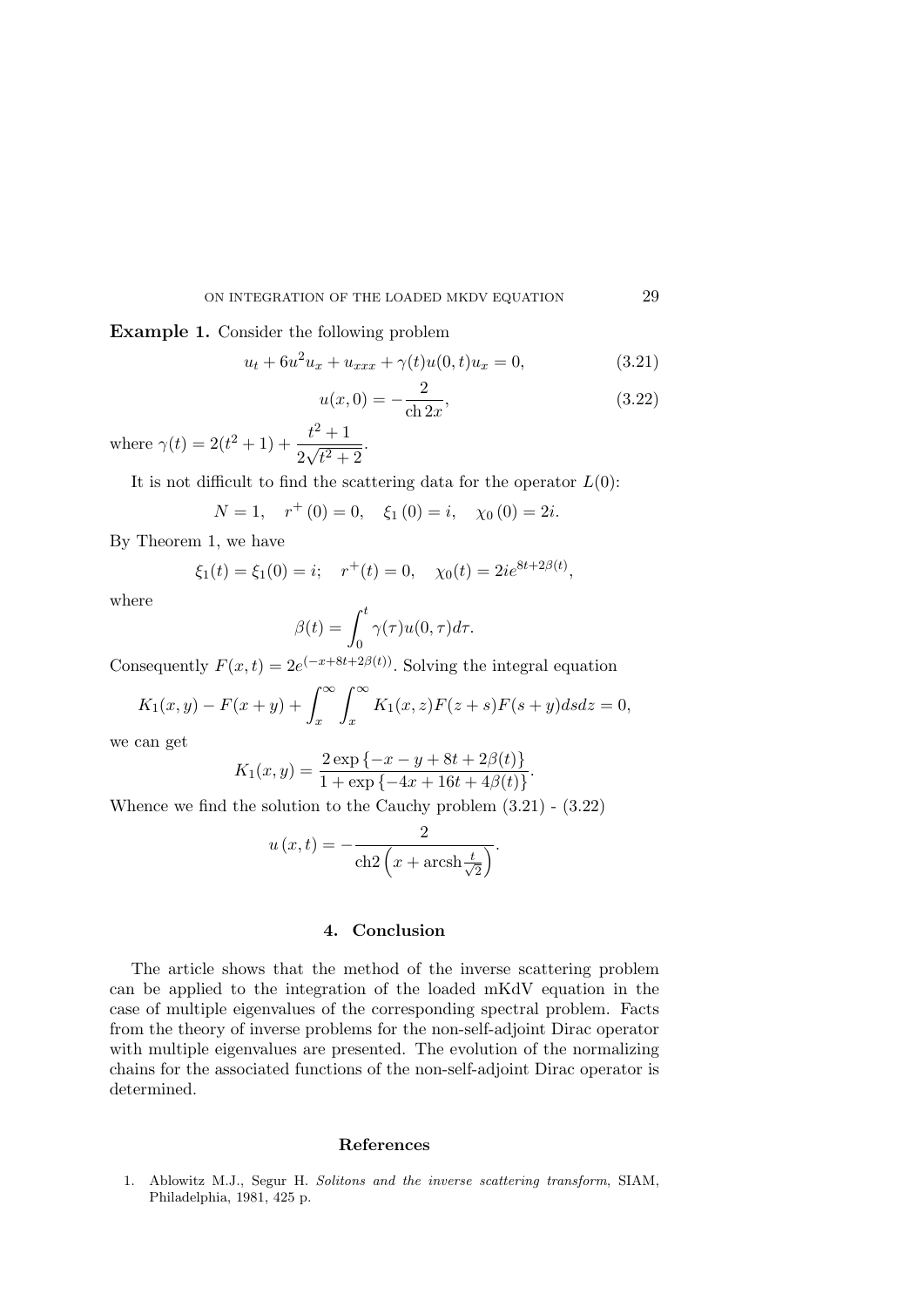- 2. Blashchak V.A. Analog obratnoy zadachi teorii rasseyaniya dlya nesamosopryajennogo operatora. I [An Analog of the Inverse Problem in the Theory of Scattering for a Non-Selfconjugate Operator. I] Differencialnye Uravneniya, 1968, vol. 4, no. 8, pp. 1519-1533. (in Russian)
- 3. Demontis F. Exact solutions of the modified Korteweg–de Vries equation. Teoreticheskaya i Matematicheskaya Fizika, 2011, vol. 168, no. 1, pp. 886-897. https://doi.org/10.1007/s11232-011-0072-4
- 4. Dodd R.K. Eilbeck J.C., Gibbon J.D., Morris H.C. Solitons and Nonlinear Wave Equations. London et al., Academic Press, 1982, 630 p.
- 5. Zakharov V.E., Takhtadzhyan L.A., Faddeev L.D. Complete description of solutions of the "sine-Gordon" equation. Sov. Phys. Dokl., 1974, vol.19, no. 6, pp. 824-826.
- 6. Zakharov V.E., Shabat A.B. Exact Theory of Two-dimensional Self-focusing and One-dimensional Self-modulation of Waves in Nonlinear Media. Sov. Phys. JETP, 1972, vol. 34, no. 1, pp. 62-69.
- 7. Kozhanov A.I. Nonlinear loaded equations and inverse problems. Comput. Math. Math. Phys., 2004, vol. 44, no. 4, pp. 657-675.
- 8. Mamedov K.A. Ob integrirovanii modifitsirovannogo uravneniya Kortevega-de Friza s istochnikom integralnogo tipa [On integration of the modified Korteweg-de Vries equation with a source of integral type]. Doklady Akademii Nauk RUz, 2006, no. 2, pp. 24-28. (in Russian)
- 9. Nakhushev A.M. Nagrujennye uravneniya i ix prilojeniya [Loaded equations and their applications]. Diff. Urav., 1983, vol. 19, no. 1, pp. 86-94. (in Russian)
- 10. Nakhushev A.M. Uravneniya matematicheskoy biologii [Equations of Mathematical Biology]. Moscow, Vysshaya Shkola Publ., 1995, 304 p. (in Russian)
- 11. Urazboev G.U. O modifitsirovannom uravnenii KdF s samomoglasovannym istochnikom, sootvetstvuyushij kratnym sobstvennym znacheniyam [On modified KdV equation with a self-consistent source corresponding to multiple eigenvalues]. Doklady Akademii Nauk RUz, 2005, no. 5, pp. 11-14. (in Russian)
- 12. Urazboev G.U., Xoitmetov U.A., Babadjanova A.K. Integration of the matrix modified Korteweg–de Vries equation with an integral-type source. Teoreticheskaya i Matematicheskaya Fizika, 2020, vol. 203, no. 3, pp. 734-746. https://doi.org/10.1134/S0040577920060033
- 13. Frolov I.S. Obratnaya zadacha rasseyaniya dlya sistemy Diraka na vsej osi [Inverse scattering problem for a Dirac system on the whole axis]. Doklady Akademii Nauk SSSR, 1972, vol. 13, pp. 1468-1472. (in Russian)
- 14. Khasanov A.B. Obratnaya zadacha teorii rasseyaniya dlya sistemy dvux nesamosopryajennyx differensial'nyx uravnenij pervogo poryadka [An inverse problem in scattering theory for a system of two first-order nonselfadjoint differential equations]. Doklady Akademii Nauk SSSR, 1984, vol. 277, no. 3, pp. 559-562. (in Russian)
- 15. Khasanov A.B., Urazboev G.U. Metod resheniya uravneniya mKdF s samosoglasovannym istochnikom [Method for solving the mKdV equation with a self-consistent source]. Uzbek Math. journal, 2003, no. 1, pp. 69–75. (in Russian)
- 16. Khasanov A.B., Hoitmetov U.A. Integrirovaniye uravneniya Kortevega-de Friza s nagrujennym chlenom v klasse bystroubyvayushix funksij [Integration of the Korteweg-de Vries equation with a loaded term in the class of rapidly decreasing functions]. Doklady Akademii Nauk RUz, 2021, 1, pp. 13-18. (in Russian)
- 17. Ablowitz M.J., Kaup D.J., Newell A.C., Segur H. The Inverse Scattering Transform – Fourier Analysis for Nonlinear Problems. Studies in Applied Mathematics, 1974, vol. 53, no. 4, pp. 249-315. http://dx.doi.org/10.1002/sapm1974534249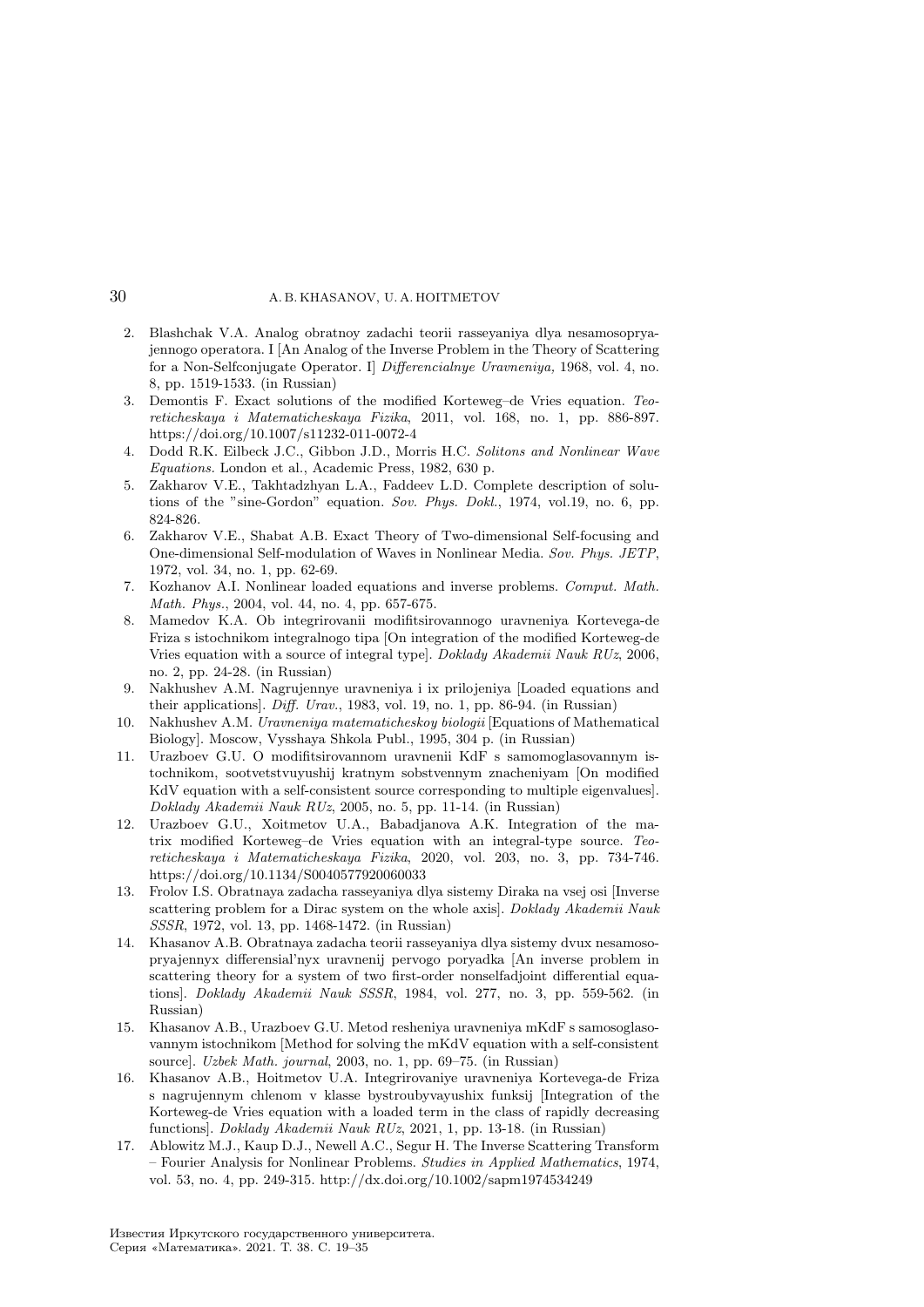- 18. Chen X., Zhang Y., Liang J., Wang R. The N-soliton solutions for the matrix modified Korteweg-de Vries equation via the Riemann-Hilbert approach. Eur. Phys. J. Plus, 2020, 135, art. no. 574. https://doi.org/10.1140/epjp/s13360-020-00575-6
- 19. Gardner C.S., Greene I.M., Kruskal M.D., Miura R.M. Method for Solving the Korteweg-de Vries Equation. Phys. Rev. Lett., 1967, no. 19, pp. 1095-1097. https://doi.org/10.1103/Phys RevLett.19.1095
- 20. Hoitmetov U.A. Integration of the loaded Korteweg-de Vries equation in the class of rapidly decreasing complex-valued functions. Uzbek Math. Journal, 2020, no. 4, pp. 44-52. https://doi.org/10.29229/uzmj.2020-4-6
- 21. Khater A.H., El-Kalaawy O.H., Callebaut D.K. Backlund Transformations and Exact Solutions for Alfven Solitons in a Relativistic Electron–Positron Plasma. Physica Scripta, 1998, vol. 58, no. 6, pp. 545-548. https://doi.org/10.1088/0031- 8949/58/6/001
- 22. Kundu A., Sahadevan R., Nalinidevi L. Nonholonomic deformation of KdV and mKdV equations and their symmetries, hierarchies and integrability. J. Phys. A: Math. Theor., 2009, vol. 42, no. 11, art. no. 115213. https://doi.org/10.1088/1751- 8113/42/11/115213
- 23. Lax P.D. Integrals of Nonlinear Equations of Evolution and Solitary Waves. Comm. Pure and Appl. Math., 1968, vol. 21, no. 5, pp. 467-490. https://doi.org/10.1002/cpa.3160210503
- 24. Mamedov K.A. Integration of mKdV Equation with a Self-Consistent Source in the Class of Finite Density Functions in the Case of Moving Eigenvalues. Russian Mathematics, 2020, vol. 64, pp. 66-78. https://doi.org/10.3103/S1066369X20100072
- 25. Matsutani S., Tsuru H. Reflectionless Quantum Wire. Journal of the Physical Society of Japan, 1991, vol. 60, no. 11, pp. 3640-3644. https://doi.org/10.1143/JPSJ.60.3640
- 26. Sasa N., Satsuma J. New-type of soliton solutions for a higher-order nonlinear Schrodinger equation. *Journal of the Physical Society of Japan*, 1991, vol. 60, no. 2, pp. 409-417. https://doi.org/10.1143/JPSJ.60.409
- 27. Schief W. An infinite hierarchy of symmetries associated with hyperbolic surfaces. Nonlinearity, 1995, vol. 8, no. 1, pp. 1-9. https://doi.org/10.1088/0951- 7715/8/1/001
- 28. Tian S.F. Initial-boundary value problems of the coupled modified Kortewegde Vries equation on the half-line via the Fokas method. J. Phys. A: Math. Theo., 2017, vol. 50, no. 39, pp. 395-204. https://doi.org/10.1088/1751-8121/aa825b
- 29. Urazboev G.U., Babadjanova A.K. On the Integration of the Matrix Modified Korteweg-de Vries Equation with a Self-Consistent Source. Tamkang Journal of Mathematics, 2019, vol. 50, no. 3, pp. 281-291, https://doi.org/10.5556/j.tkjm.50.2019.3355
- 30. Wadati M. The exact solution of the modified Korteweg-de Vries equation. Journal of the Physical Society of Japan, 1972, vol. 32, p. 1681. https://doi.org/10.1143/JPSJ.32.1681
- 31. Wu J., Geng X. Inverse scattering transform and soliton classification of the coupled modified Korteweg-de Vries equation. Communications in Nonlinear Science and Numerical Simulation, 2017, vol. 53, pp. 83-93. https://doi.org/10.1016/j.cnsns.2017.03.022
- 32. Yajima N., Oikawa M. A class of exactly solvable nonlinear evolution equations. Pro. Theo. Phys., 1975, vol. 54, no. 5, pp. 1576—1577. https://doi.org/10.1143/PTP.54.1576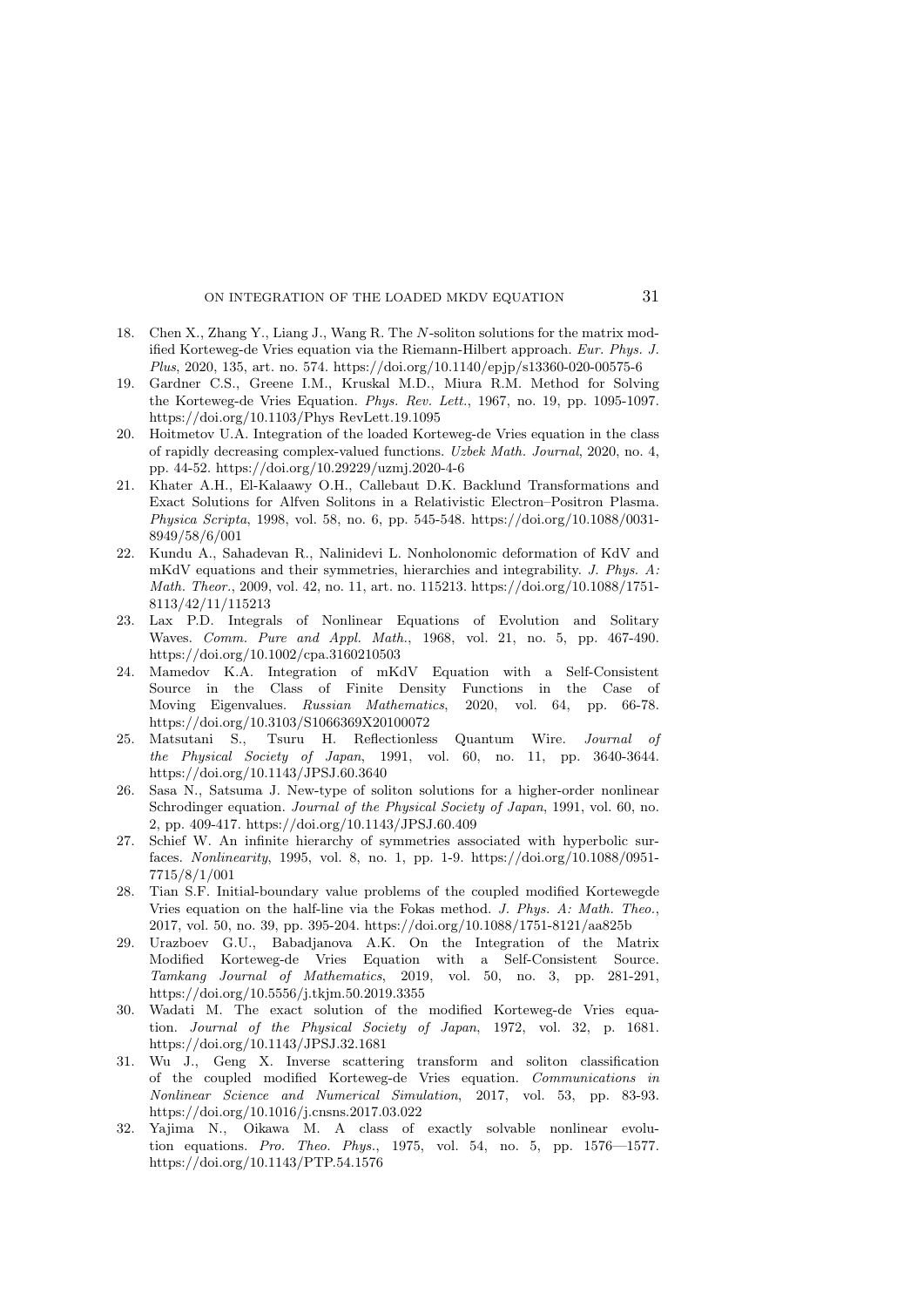- 33. Zhang D.-J., Wu H. Scattering of Solitons of Modified KdV Equation with Selfconsistent Sources. Commun. Theor. Phys., 2008, vol. 49, no. 4, pp. 809-814. https://doi.org/10.1088/0253-6102/49/4/02
- 34. Zhang G., Yan Z. Focusing and defocusing mKdV equations with nonzero boundary conditions: Inverse scattering transforms and soliton interactions. Physica D: Nonlinear Phenomena, 2020, vol. 410, art. no. 132521. https://doi.org/10.1016/j.physd.2020.132521

Aknazar Khasanov, Doctor of Sciences (Physics and Mathematics), Professor, Samarkand State University, 15, University Boulevard, Samarkand, 140104, Republic of Uzbekistan, tel.: (99866)2391436, email: ahasanov2002@mail.ru

ORCID iD https://orcid.org/0000-0003-2571-5179

Umid Hoitmetov, Candidate of Sciences (Physics and Mathematics), Khorezm Branch of the V. I. Romanovskiy Institute of Mathematics, Urgench State University, 14, Kh. Alimjan st., Urgench, 220100, Republic of Uzbekistan, (99862) 2246700, email: x.umid@urdu.uz ORCID iD https://orcid.org/0000-0002-5974-6603

Received 14.06.2021

# Об интегрировании нагруженного уравнения мКдВ в классе быстроубывающих функций

А. Б. Хасанов<sup>1</sup>, У. А. Хоитметов<sup>2</sup>

 $1$  Самаркандский государственный университет, Самарканд, Республика Узбекистан

<sup>2</sup> Хорезмское отделение Института математики им. В. И. Романовского, Ургенчский государственный университет, Ургенч, Республика Узбекистан

Аннотация. Работа посвящена интегрированию нагруженного модифицированного уравнения Кортевега – де Фриза в классе быстроубывающих функций. Хорошо известно, что нагруженными дифференциальными уравнениями в литературе принято называть уравнения, содержащие в коэффициентах или в правой части какие-либо функционалы от решения, в частности значения решения или его производных на многообразиях меньшей размерности. В настоящей работе рассматривается задача Коши для нагруженного модифицированного уравнения Кортевега – де Фриза. Поставленная задача решается с помощью метода обратной задачи рассеяния, т. е. выводится эволюция данных рассеяния несамосопряженного оператора Дирака, потенциал которого является решением нагруженного модифицированного уравнения Кортевега – де Фриза в классе быстроубывающих функций. Приведен конкретный пример, иллюстрирующий применение полученных результатов.

Ключевые слова: нагруженное модифицированное уравнение Кортевега – де Фриза, решения Йоста, обратная задача теории рассеяния, интегральное уравнение Гельфанда – Левитана – Марченко, эволюция данных рассеяния.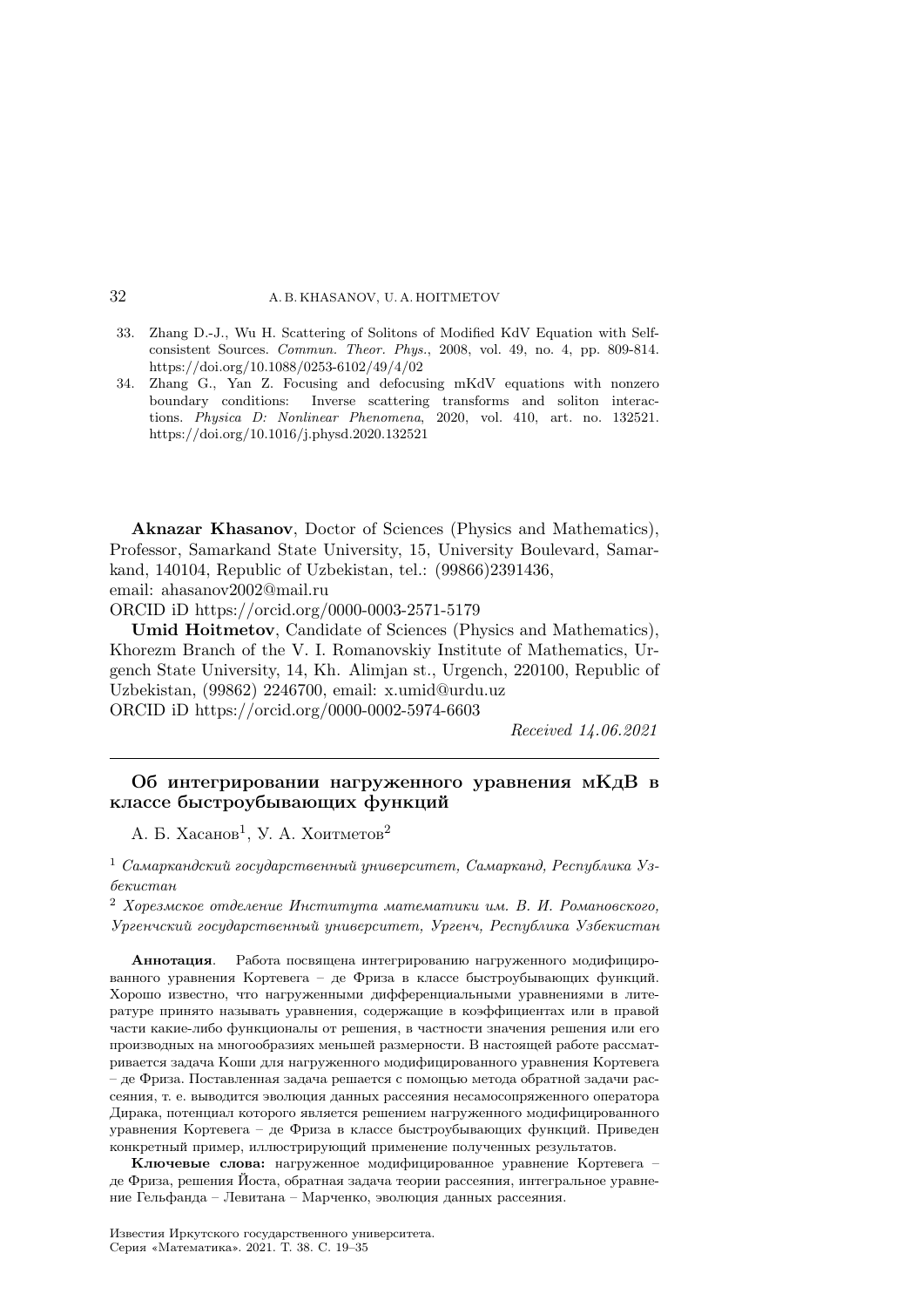#### Список литературы

- 1. Абловиц М., Сигур Х. Солитоны и метод обратной задачи. М. : Мир, 1987. 479 с.
- 2. Блащак В. А. Аналог обратной задачи теории рассеяния для несамосопряженного оператора. I // Дифференциальные уравнения. 1968. T. 4, № 8. С. 1519–1533.
- 3. Демонтис Ф. Точные решения модифицированного уравнения Кортевега де Фриза // Теоретическая и математическая физика. 2011. Т. 168, № 1. С. 35–48.
- 4. Додд Р., Эйлбек Дж., Гиббон Дж., Моррис Х. Солитоны и нелинейные волновые уравнения. М. : Мир, 1988. 694 с.
- 5. Захаров В. Е., Тахтаджян Л. А., Фаддеев Л. Д. Полное описание решений sin-Gordon уравнения // Доклады Академии наук СССР. 1974. Т. 219, № 6. С. 1334–1337.
- 6. Захаров В. Е., Шабат А. Б. Точная теория двумерной самофокусировки и одномерной автомодуляции волн в нелинейной среде // Журнал экспериментальной и теоретической физики. 1971. Т. 61, № 1. С. 118–134.
- 7. Кожанов А. И. Нелинейные нагруженные уравнения и обратные задачи // Журнал вычислительной математики и математической физики. 2004. Т. 44, № 4. С. 694-716.
- 8. Мамедов К. А. Об интегрировании модифицированного уравнения Кортевега – де Фриза с источником интегрального типа // Доклады Академии наук РУз. 2006. № 2. С. 24–28.
- 9. Нахушев А. М. Нагруженные уравнения и их приложения // Дифференциальные уравнения. 1983. Т. 19, № 1. С. 86–94.
- 10. Нахушев А. М. Уравнения математической биологии. М. : Высшая школа, 1995. 304 с.
- 11. Уразбоев Г. У. О модифицированном уравнении КдФ с самосогласованным источником, соответствующим кратным собственным значениям // Доклады Академии наук РУз. 2005. № 5. С. 11–14.
- 12. Уразбоев Г. У., Хоитметов У. А., Бабаджанова А. К. Интегрирование матричного модифицированного уравнения Кортевега – де Фриза с источником интегрального типа // Теоретическая и математическая физика. 2020. Т. 203, № 3. С. 351–364.
- 13. Фролов И. С. Обратная задача рассеяния для системы Дирака на всей оси // Доклады Академии наук СССР. 1972. Т. 207, № 1. С. 44–47.
- 14. Хасанов А. Б. Об обратной задачи теории рассеяния для системы двух несамосопряженных дифференциальных уравнений первого порядка // Доклады Академии наук СССР. 1984. Т. 277, № 3. С. 559–562.
- 15. Хасанов А. Б., Уразбоев Г. У. Метод решения уравнения мКдФ с самосогласованным источником // Узбекский математический журнал. 2003. № 1. С. 69–75.
- 16. Хасанов А. Б., Хоитметов У. А. Интегрирование уравнения Кортевега де Фриза с нагруженным членом в классе быстроубывающих функций // Доклады Академии наук РУз. 2021. № 1. С. 13–18.
- 17. Ablowitz M. J., Kaup D. J., Newell A. C., Segur H. The Inverse Scattering Transform - Fourier Analysis for Nonlinear Problems // Studies in Applied Mathematics. 1974. Vol. 53, N 4. P. 249–315. http://dx.doi.org/10.1002/sapm1974534249
- 18. Chen X., Zhang Y., Liang J., Wang R. The  $N$ -soliton solutions for the matrix modified Korteweg-de Vries equation via the Riemann-Hilbert approach // Eur.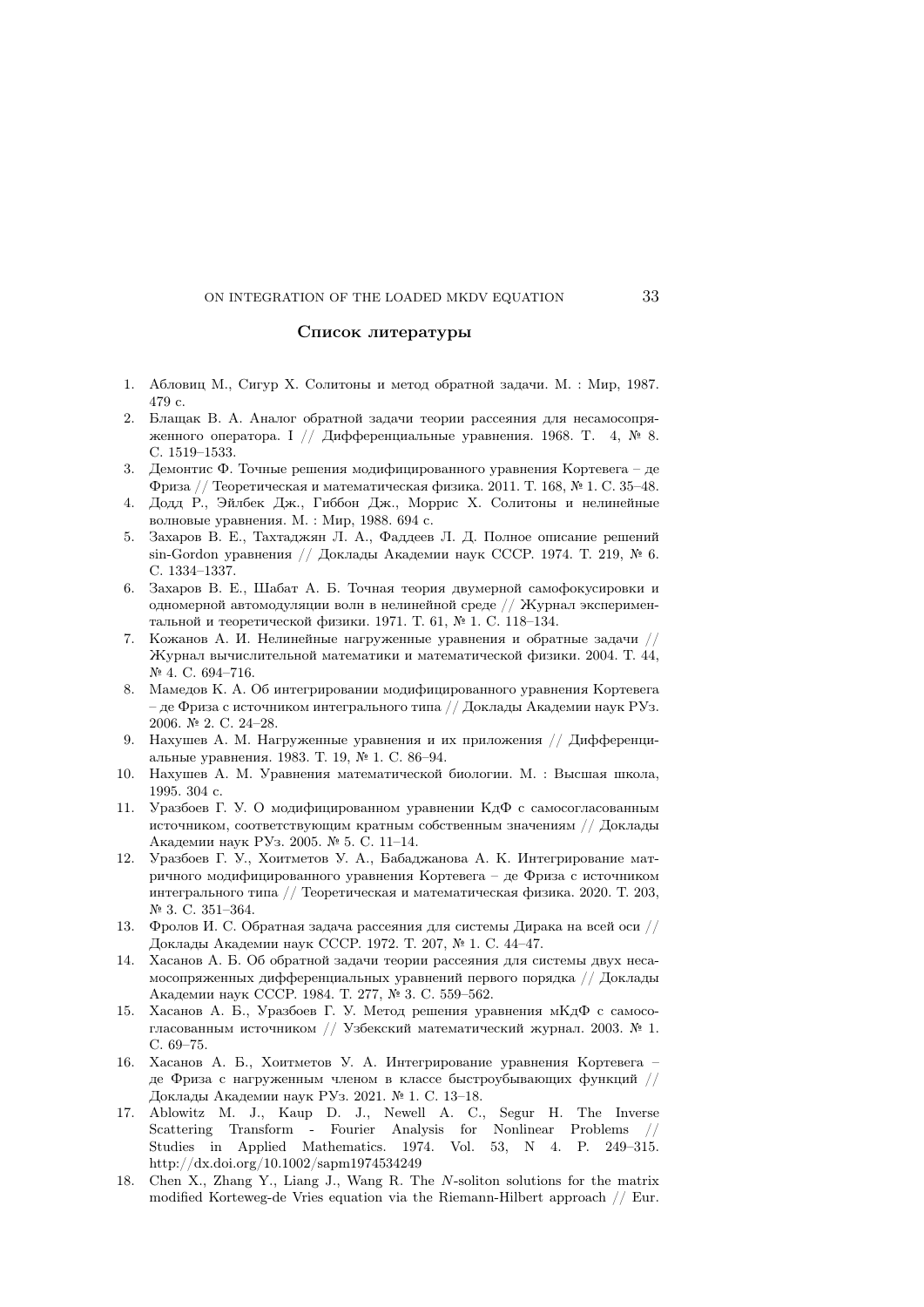Phys. J. Plus. 2020. Vol. 135. Art. N 574, https://doi.org/10.1140/epjp/s13360- 020-00575-6

- 19. Gardner C. S., Greene I. M., Kruskal M. D., Miura R. M. Method for Solving the Korteweg-de Vries Equation // Phys. Rev. Lett. 1967. Vol. 19. P. 1095–1097. https://doi.org/10.1103/Phys RevLett.19.1095
- 20. Hoitmetov U. A. Integration of the loaded Korteweg-de Vries equation in the class of rapidly decreasing complex-valued functions // Uzbek Math. Journal. 2020. N 4. P. 44–52. https://doi.org/10.29229/uzmj.2020-4-6
- 21. Khater A. H., El-Kalaawy O. H., Callebaut D. K. Backlund Transformations and Exact Solutions for Alfven Solitons in a Relativistic Electron–Positron Plasma // Physica Scripta. 1998. Vol. 58. N 6. P. 545—548. https://doi.org/10.1088/0031- 8949/58/6/001
- 22. Kundu A., Sahadevan R., Nalinidevi L. Nonholonomic deformation of KdV and mKdV equations and their symmetries, hierarchies and integrability // J. Phys. A: Math. Theor. 2009. Vol. 42, N 11. Art. N 115213. https://doi.org/10.1088/1751- 8113/42/11/115213
- 23. Lax P. D. Integrals of Nonlinear Equations of Evolution and Solitary Waves // Comm. Pure and Appl. Math. 1968. Vol. 21, N 5. P. 467–490. https://doi.org/10.1002/cpa.3160210503
- 24. Mamedov K. A. Integration of mKdV Equation with a Self-Consistent Source in the Class of Finite Density Functions in the Case of Moving Eigenvalues // Russian Mathematics. 2020. Vol. 64. P. 66—78. https://doi.org/10.3103/S1066369X20100072
- 25. Matsutani S., Tsuru H. Reflectionless Quantum Wire // Journal of the Physical Society of Japan. 1991. Vol. 60, N 11. P. 3640–3644. https://doi.org/10.1143/JPSJ.60.3640
- 26. Sasa N, Satsuma J. New-type of soliton solutions for a higher-order nonlinear Schrodinger equation // J. Phys. Soc. Jpn. 1991. Vol. 60, N 2. P. 409–417. https://doi.org/10.1143/JPSJ.60.409
- 27. Schief W. An infinite hierarchy of symmetries associated with hyperbolic surfaces // Nonlinearity. 1995. Vol. 8, N 1. P. 1–9. https://doi.org/10.1088/0951- 7715/8/1/001
- 28. Tian S.F. Initial-boundary value problems of the coupled modified Kortewegde Vries equation on the half-line via the Fokas method // J. Phys. A: Math. Theor. 2017. Vol. 50, N 39. Art. N 395204. https://doi.org/10.1088/1751-8121/aa825b
- 29. Urazboev G.U., Babadjanova A.K. On the Integration of the Matrix Modified Korteweg-de Vries Equation with a Self-Consistent Source // Tamkang Journal of Mathematics. 2019. Vol. 50, N 3. P. 281—291. https://doi.org/10.5556/j.tkjm.50.2019.3355
- 30. Wadati M. The exact solution of the modified Korteweg-de Vries equation // J. Phys. Soc. Japan. 1972. Vol. 32. P. 1681. https://doi.org/10.1143/JPSJ.32.1681
- 31. Wu J., Geng X. Inverse scattering transform and soliton classification of the coupled modified Korteweg-de Vries equation  $//$  Communications in Nonlinear Science and Numerical Simulation. 2017. Vol. 53. P. 83–93. https://doi.org/10.1016/j.cnsns.2017.03.022
- 32. Yajima N., Oikawa M. A class of exactly solvable nonlinear evolution equations // Pro. Theo. Phys. 1975. Vol. 54, N 5. P. 1576–1577. https://doi.org/10.1143/PTP.54.1576
- 33. Zhang D.-J., Wu H. Scattering of Solitons of Modified KdV Equation with Selfconsistent Sources // Commun. Theor. Phys. 2008. Vol. 49, N 4. P. 809–814. https://doi.org/10.1088/0253-6102/49/4/02